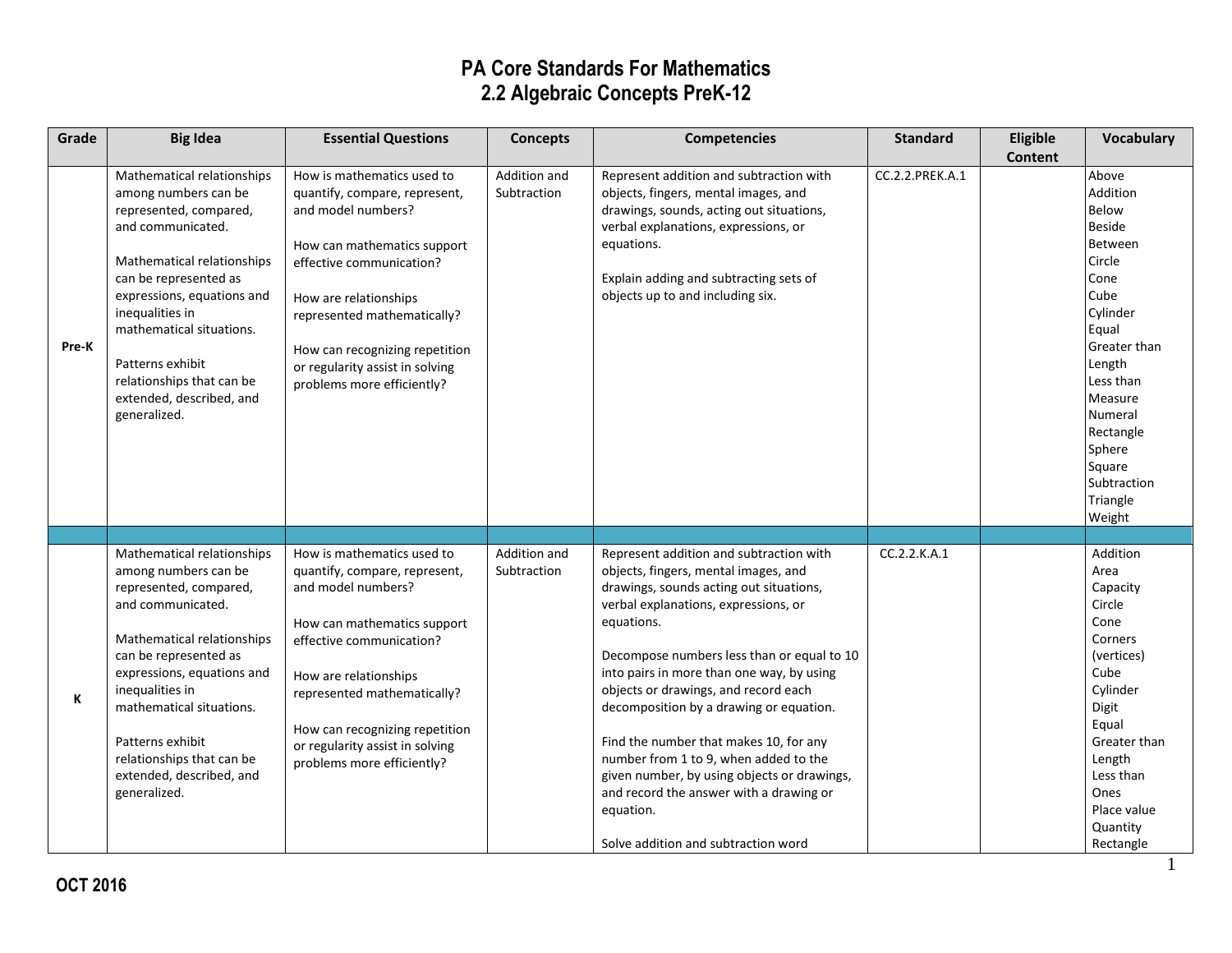| Grade | <b>Big Idea</b>                                                                                                                                                                                                                                                                                                                    | <b>Essential Questions</b>                                                                                                                                                                                                                                                                                                                                                                                                                        | <b>Concepts</b>             | <b>Competencies</b>                                                                                                                                                                                                                                                                                                                                                                                                                                                                                                                                 | <b>Standard</b> | Eligible       | Vocabulary                                                                                                                                                                                                                       |
|-------|------------------------------------------------------------------------------------------------------------------------------------------------------------------------------------------------------------------------------------------------------------------------------------------------------------------------------------|---------------------------------------------------------------------------------------------------------------------------------------------------------------------------------------------------------------------------------------------------------------------------------------------------------------------------------------------------------------------------------------------------------------------------------------------------|-----------------------------|-----------------------------------------------------------------------------------------------------------------------------------------------------------------------------------------------------------------------------------------------------------------------------------------------------------------------------------------------------------------------------------------------------------------------------------------------------------------------------------------------------------------------------------------------------|-----------------|----------------|----------------------------------------------------------------------------------------------------------------------------------------------------------------------------------------------------------------------------------|
|       |                                                                                                                                                                                                                                                                                                                                    |                                                                                                                                                                                                                                                                                                                                                                                                                                                   |                             | problems, and add and subtract within 10,<br>by using objects or drawings to represent the<br>problem.                                                                                                                                                                                                                                                                                                                                                                                                                                              |                 | <b>Content</b> | Sides<br>Sphere<br>Square<br>Subtraction<br>Tens<br>Total<br>Triangle<br>Weight                                                                                                                                                  |
|       |                                                                                                                                                                                                                                                                                                                                    |                                                                                                                                                                                                                                                                                                                                                                                                                                                   |                             |                                                                                                                                                                                                                                                                                                                                                                                                                                                                                                                                                     |                 |                |                                                                                                                                                                                                                                  |
| 1     | Mathematical relationships<br>among numbers can be<br>represented, compared,<br>and communicated.<br>Mathematical relationships<br>can be represented as<br>expressions, equations and<br>inequalities in<br>mathematical situations.<br>Patterns exhibit<br>relationships that can be<br>extended, described, and<br>generalized. | How is mathematics used to<br>quantify, compare, represent,<br>and model numbers?<br>How can mathematics support<br>effective communication?<br>How are relationships<br>represented mathematically?<br>How can expressions, equations<br>and inequalities be used to<br>quantify, solve, model, and/or<br>analyze mathematical<br>situations?<br>How can recognizing repetition<br>or regularity assist in solving<br>problems more efficiently? | Addition and<br>Subtraction | Use addition and subtraction within 20 to<br>solve word problems by using objects,<br>drawings, and equations with a symbol for<br>the unknown number to represent the<br>problem.<br>Add and subtract within 20. Use strategies<br>such as counting on; making ten;<br>decomposing a number leading to a ten;<br>using the relationship between addition and<br>subtraction and creating equivalent but<br>easier or known sums.<br>Solve word problems that call for addition of<br>three whole numbers whose sum is less than<br>or equal to 20. | CC.2.2.1.A.1    |                | Addend<br>Addition<br>Analog<br>Circle<br>Compare<br>compose/<br>Cone<br>Counting on<br>Cube<br>Cylinder<br>Data<br>decompose<br>Equal to<br>Fourths<br>Fractions-<br>Greater than<br>Half circles<br>Half-hour<br><b>Halves</b> |
| 1     | Mathematical relationships<br>among numbers can be<br>represented, compared,<br>and communicated.<br>Mathematical relationships<br>can be represented as<br>expressions, equations and<br>inequalities in<br>mathematical situations.                                                                                              | How is mathematics used to<br>quantify, compare, represent,<br>and model numbers?<br>How can mathematics support<br>effective communication?<br>How are relationships<br>represented mathematically?<br>How can expressions, equations                                                                                                                                                                                                            | Properties of<br>Operations | Apply properties of operations as strategies<br>to add and subtract (commutative property<br>of addition; associative property of addition).<br>Understand subtraction as an unknown-<br>addend problem. For example, subtract 10 -<br>8 by finding the number that makes 10 when<br>added to 8.                                                                                                                                                                                                                                                    | CC.2.2.1.A.2    |                | Hour<br>Length<br>Less than<br>Making ten<br>Ones<br>Place value<br>Quarter-circles<br>Quarters<br>Rectangle<br>Rectangular<br>Prism<br>Square                                                                                   |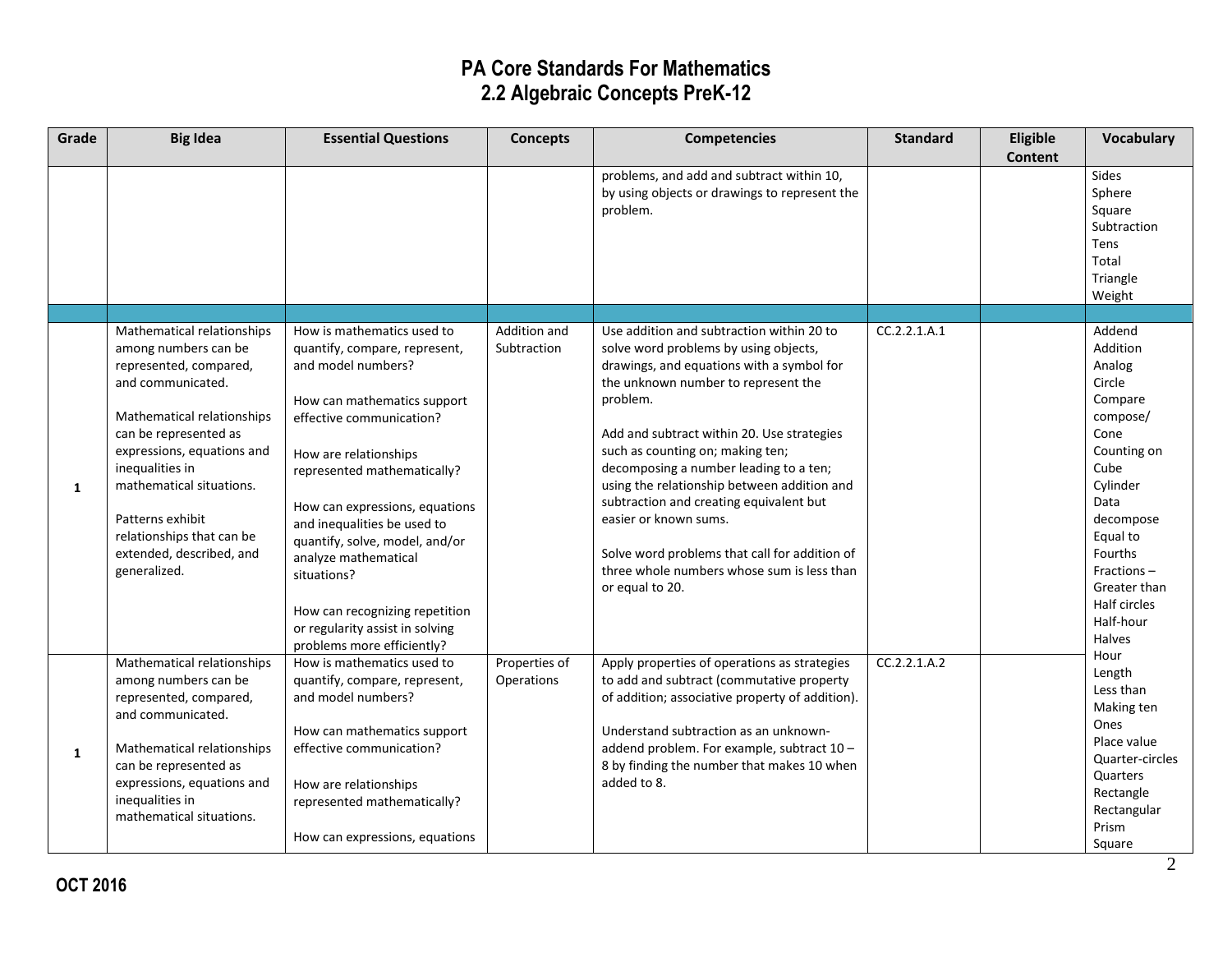| Grade          | <b>Big Idea</b>                                     | <b>Essential Questions</b>                                    | <b>Concepts</b> | <b>Competencies</b>                                                | <b>Standard</b> | Eligible       | <b>Vocabulary</b>       |
|----------------|-----------------------------------------------------|---------------------------------------------------------------|-----------------|--------------------------------------------------------------------|-----------------|----------------|-------------------------|
|                |                                                     |                                                               |                 |                                                                    |                 | <b>Content</b> |                         |
|                | Patterns exhibit<br>relationships that can be       | and inequalities be used to<br>quantify, solve, model, and/or |                 |                                                                    |                 |                | Subtraction<br>Sum      |
|                | extended, described, and                            | analyze mathematical                                          |                 |                                                                    |                 |                | Tens                    |
|                | generalized.                                        | situations?                                                   |                 |                                                                    |                 |                | Trapezoids              |
|                |                                                     |                                                               |                 |                                                                    |                 |                | Triangle                |
|                |                                                     | How can patterns be used to                                   |                 |                                                                    |                 |                |                         |
|                |                                                     | describe relationships in                                     |                 |                                                                    |                 |                |                         |
|                |                                                     | mathematical situations?                                      |                 |                                                                    |                 |                |                         |
|                |                                                     |                                                               |                 |                                                                    |                 |                |                         |
|                | Mathematical relationships                          | How is mathematics used to                                    | Addition and    | Use addition and subtraction within 100 to                         | CC.2.2.2.A.1    |                | A.M.                    |
|                | among numbers can be                                | quantify, compare, represent,                                 | Subtraction     | solve one- and two-step word problems by                           |                 |                | Addend                  |
|                | represented, compared,                              | and model numbers?                                            |                 | using drawings and equations with a symbol                         |                 |                | Analog/digital          |
|                | and communicated.                                   |                                                               |                 | for the unknown number to represent the                            |                 |                | Angles                  |
|                |                                                     | How can mathematics support<br>effective communication?       |                 | problem.                                                           |                 |                | Bar graph<br>Centimeter |
|                | Mathematical relationships<br>can be represented as | How are relationships                                         |                 | Solve word problems that call for addition of                      |                 |                | Compose                 |
|                | expressions, equations and                          | represented mathematically?                                   |                 | three whole numbers whose sum is less than                         |                 |                | Decompose               |
|                | inequalities in                                     |                                                               |                 | or equal to 20.                                                    |                 |                | Dime                    |
|                | mathematical situations.                            | How can expressions, equations                                |                 |                                                                    |                 |                | Dollar                  |
| $\mathbf{2}$   |                                                     | and inequalities be used to                                   |                 | Understand subtraction as an unknown-                              |                 |                | Equation                |
|                | Patterns exhibit                                    | quantify, solve, model, and/or                                |                 | addend problem. For example, subtract 10 -                         |                 |                | Equivalent              |
|                | relationships that can be                           | analyze mathematical                                          |                 | 8 by finding the number that makse 10 when                         |                 |                | Estimate                |
|                | extended, described, and                            | situations?                                                   |                 | added to 8.                                                        |                 |                | Even                    |
|                | generalized.                                        |                                                               |                 |                                                                    |                 |                | Expanded form           |
|                |                                                     | How can recognizing repetition                                |                 | Add and subtract within 20. Use strategies                         |                 |                | Faces                   |
|                |                                                     | or regularity assist in solving                               |                 | such as counting on; making ten;                                   |                 |                | Feet                    |
|                |                                                     | problems more efficiently?                                    |                 | decomposing a number leading to a ten;                             |                 |                | Fractions-              |
|                |                                                     |                                                               |                 | using the relationship between addition and                        |                 |                | Thirds                  |
|                |                                                     |                                                               |                 | subtraction; and creating equivalent but                           |                 |                | Hexagon                 |
|                | Mathematical relationships                          | How is mathematics used to                                    | Properties of   | easier or known sums.<br>Fluently add and subtract within 20 using | CC 2.2.2.A.2    |                | Hundreds<br>Inch        |
|                | among numbers can be                                | quantify, compare, represent,                                 | Operations      | mental strategies.                                                 |                 |                | Line plot               |
|                | represented, compared,                              | and model numbers?                                            |                 |                                                                    |                 |                | Meter                   |
|                | and communicated.                                   |                                                               |                 | Apply properties of operations as strategies                       |                 |                | Money                   |
| $\overline{2}$ |                                                     | How can mathematics support                                   |                 | to add and subtract (commutative property                          |                 |                | Nickel                  |
|                | Mathematical relationships                          | effective communication?                                      |                 | of addition; associative property of addition).                    |                 |                | Odd                     |
|                | can be represented as                               |                                                               |                 |                                                                    |                 |                | P.M.                    |
|                | expressions, equations and                          | How are relationships                                         |                 |                                                                    |                 |                | Penny                   |
|                | inequalities in                                     | represented mathematically?                                   |                 |                                                                    |                 |                | Pentagon                |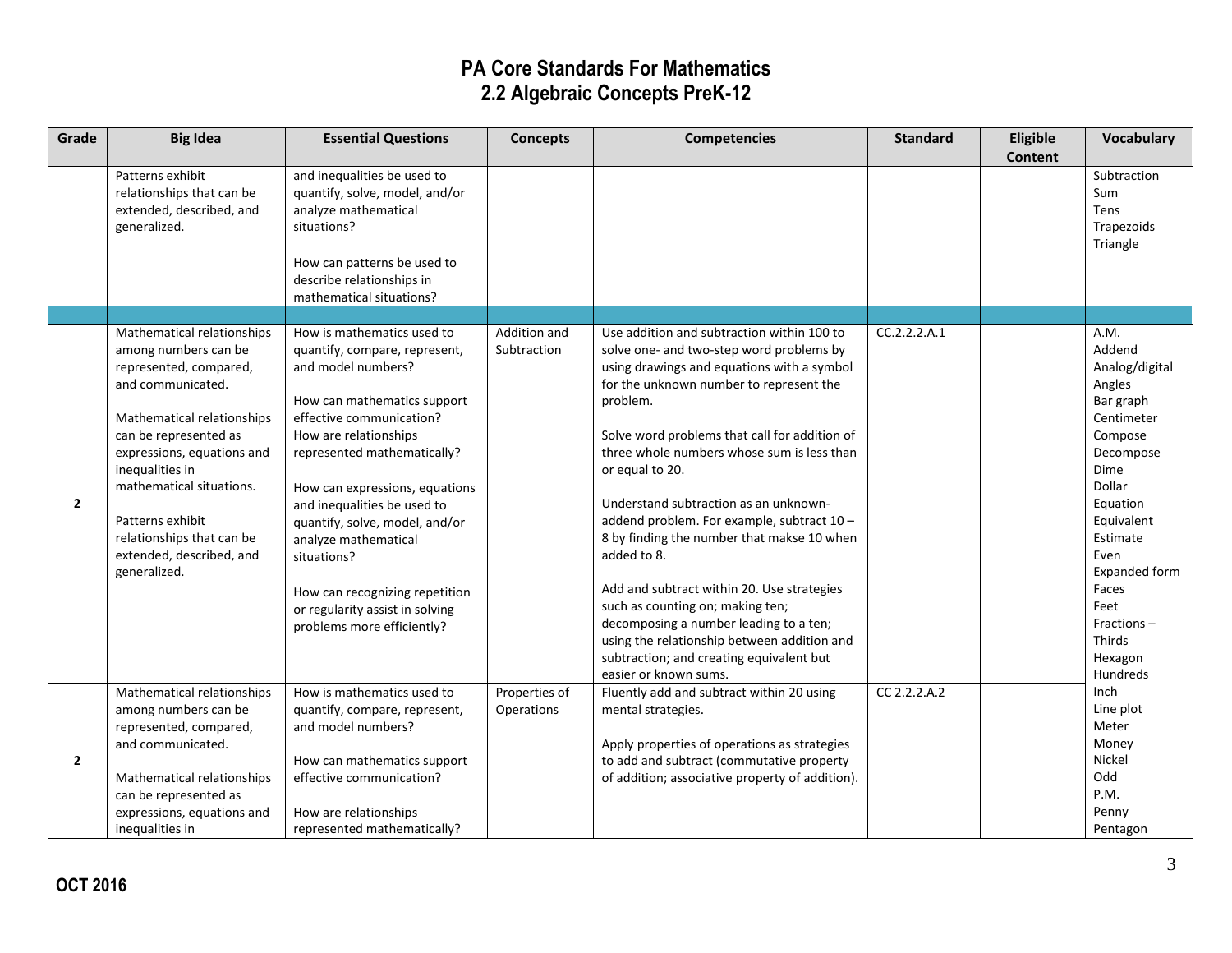| Grade          | <b>Big Idea</b>                                                                                                                                                                                                                                                                                                                                                                    | <b>Essential Questions</b>                                                                                                                                                                                                                                                                                                                                                                                                                                                                         | <b>Concepts</b>                   | <b>Competencies</b>                                                                                                                                                                                                                                                                                                                                                                  | <b>Standard</b>                              | Eligible                                                                                                            | <b>Vocabulary</b>                                                                                                                                         |
|----------------|------------------------------------------------------------------------------------------------------------------------------------------------------------------------------------------------------------------------------------------------------------------------------------------------------------------------------------------------------------------------------------|----------------------------------------------------------------------------------------------------------------------------------------------------------------------------------------------------------------------------------------------------------------------------------------------------------------------------------------------------------------------------------------------------------------------------------------------------------------------------------------------------|-----------------------------------|--------------------------------------------------------------------------------------------------------------------------------------------------------------------------------------------------------------------------------------------------------------------------------------------------------------------------------------------------------------------------------------|----------------------------------------------|---------------------------------------------------------------------------------------------------------------------|-----------------------------------------------------------------------------------------------------------------------------------------------------------|
| $\overline{2}$ | mathematical situations.<br>Patterns exhibit<br>relationships that can be<br>extended, described, and<br>generalized.<br>Mathematical relationships<br>among numbers can be<br>represented, compared,<br>and communicated.<br>Mathematical relationships<br>can be represented as<br>expressions, equations and<br>inequalities in<br>mathematical situations.<br>Patterns exhibit | How can expressions, equations<br>and inequalities be used to<br>quantify, solve, model, and/or<br>analyze mathematical<br>situations?<br>How can patterns be used to<br>describe relationships in<br>mathematical situations?<br>How is mathematics used to<br>quantify, compare, represent,<br>and model numbers?<br>How are relationships<br>represented mathematically?<br>How can patterns be used to<br>describe relationships in<br>mathematical situations?<br>How can patterns be used to | <b>Equal Groups</b><br>of Objects | Determine whether a group of objects (up to<br>20) has an odd or even number of members<br>and write an equation to express an even<br>number as a sum of two equal addends.<br>Use addition to find the total number of<br>objects arranged in rectangular arrays with<br>up to 5 rows and up to 5 columns; write an<br>equation to express the total as a sum of<br>equal addends. | CC.2.2.2.A.3                                 | <b>Content</b>                                                                                                      | Picture graph<br>Place value<br>Quadrilateral<br>Quarter<br>Sum                                                                                           |
|                | relationships that can be<br>extended, described, and<br>generalized.                                                                                                                                                                                                                                                                                                              | describe relationships in<br>mathematical situations?                                                                                                                                                                                                                                                                                                                                                                                                                                              |                                   |                                                                                                                                                                                                                                                                                                                                                                                      |                                              |                                                                                                                     |                                                                                                                                                           |
|                |                                                                                                                                                                                                                                                                                                                                                                                    |                                                                                                                                                                                                                                                                                                                                                                                                                                                                                                    |                                   |                                                                                                                                                                                                                                                                                                                                                                                      |                                              |                                                                                                                     |                                                                                                                                                           |
| 3              | Mathematical relationships<br>among numbers can be<br>represented, compared,<br>and communicated.<br>Mathematical relationships<br>can be represented as<br>expressions, equations and<br>inequalities in<br>mathematical situations.                                                                                                                                              | How is mathematics used to<br>quantify, compare, represent,<br>and model numbers?<br>How can mathematics support<br>effective communication?<br>How are relationships<br>represented mathematically?<br>How can expressions, equations<br>and inequalities be used to<br>quantify, solve, model, and/or                                                                                                                                                                                            | Multiplication<br>and Division    | Demonstrate an understanding of properties<br>of multiplication.<br>Demonstrate an understanding of the<br>relationship between multiplication and<br>division.<br>Demonstrate fluency.                                                                                                                                                                                              | CC.2.2.3.A.1<br>CC.2.2.3.A.2<br>CC.2.2.3.A.3 | M03.B-0.1.1.1<br>M03.B-0.1.1.2<br>M03.B-0.1.2.1<br>M03.B-0.1.2.2<br>M03.B-0.2.1.1<br>M03.B-0.2.1.2<br>M03.B-0.2.2.1 | Area<br>Denominator<br>Division<br>Equivalent<br>fractions<br>Estimate<br>Fraction<br>Linear<br>Liquid Volume<br>Mass<br>Numerator<br>Pattern<br>Pentagon |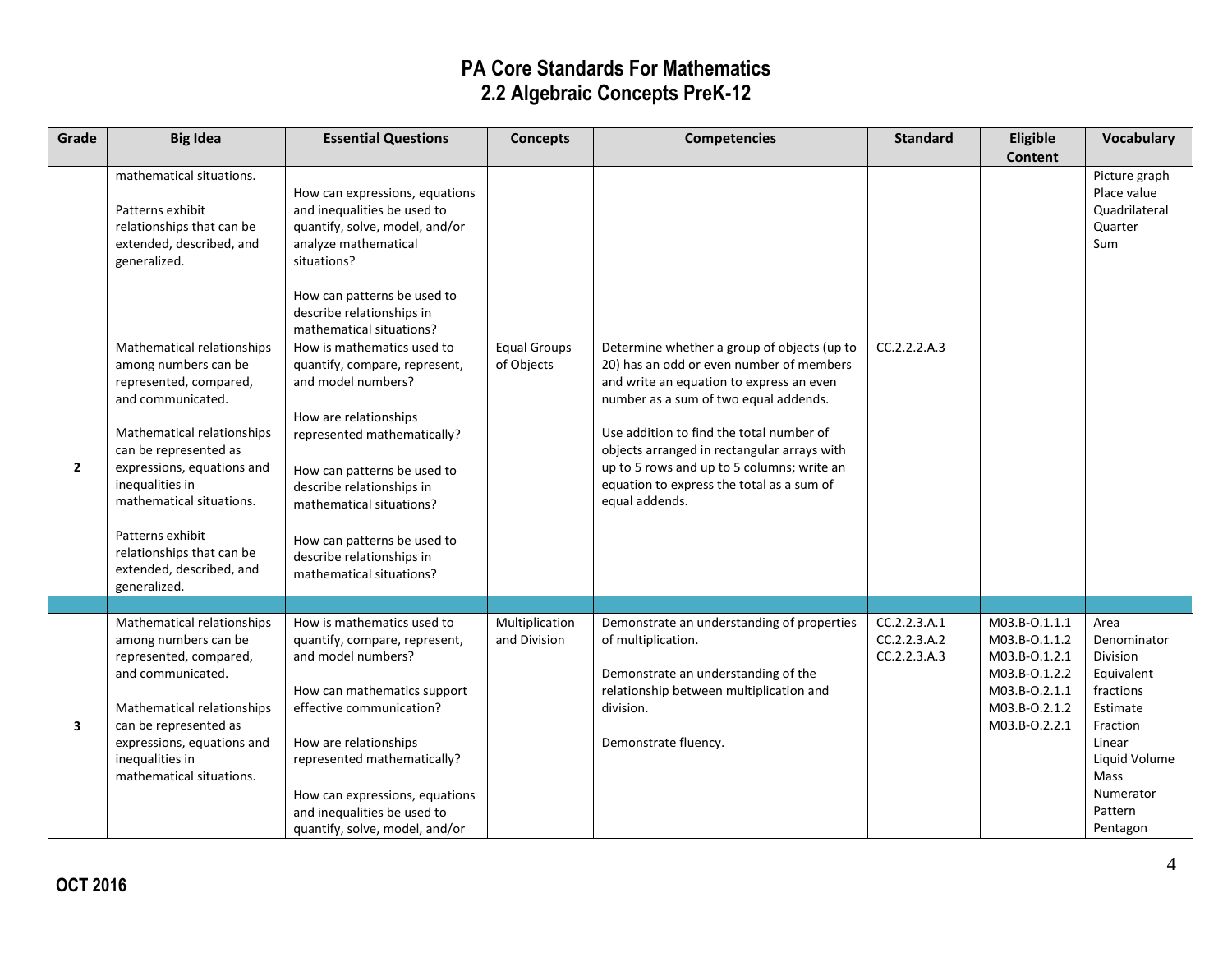| Grade | <b>Big Idea</b>                                                                                                                                                                                                                                                                                                                                   | <b>Essential Questions</b>                                                                                                                                                                                                                                                                                                                                                              | <b>Concepts</b>  | <b>Competencies</b>                                                                                                                                                                      | <b>Standard</b>              | Eligible                                                                                                            | <b>Vocabulary</b>                                                                                                                                          |
|-------|---------------------------------------------------------------------------------------------------------------------------------------------------------------------------------------------------------------------------------------------------------------------------------------------------------------------------------------------------|-----------------------------------------------------------------------------------------------------------------------------------------------------------------------------------------------------------------------------------------------------------------------------------------------------------------------------------------------------------------------------------------|------------------|------------------------------------------------------------------------------------------------------------------------------------------------------------------------------------------|------------------------------|---------------------------------------------------------------------------------------------------------------------|------------------------------------------------------------------------------------------------------------------------------------------------------------|
|       |                                                                                                                                                                                                                                                                                                                                                   |                                                                                                                                                                                                                                                                                                                                                                                         |                  |                                                                                                                                                                                          |                              | <b>Content</b>                                                                                                      |                                                                                                                                                            |
|       |                                                                                                                                                                                                                                                                                                                                                   | analyze mathematical                                                                                                                                                                                                                                                                                                                                                                    |                  |                                                                                                                                                                                          |                              |                                                                                                                     | Perimeter                                                                                                                                                  |
| 3     | Mathematical relationships<br>among numbers can be<br>represented, compared,<br>and communicated.<br>Patterns exhibit<br>relationships that can be<br>extended, described, and<br>generalized.<br>Mathematical relations and<br>functions can be modeled<br>through multiple<br>representations and<br>analyzed to raise and<br>answer questions. | situations?<br>How is mathematics used to<br>quantify, compare, represent,<br>and model numbers?<br>How can mathematics support<br>effective communication?<br>How can patterns be used to<br>describe relationships in<br>mathematical situations?<br>How can recognizing repetition<br>or regularity assist in solving<br>problems more efficiently?<br>How can data be organized and | Patterns         | Represent and solve problems.<br>Identify and explain patterns in arithmetic<br>(including addition and subtraction).                                                                    | CC.2.2.3.A.4                 | M03.B-0.3.1.1<br>M03.B-0.3.1.2<br>M03.B-0.3.1.3<br>M03.B-0.3.1.4<br>M03.B-0.3.1.5<br>M03.B-0.3.1.6<br>M03.B-0.3.1.7 | Pictograph<br>Polygon<br>Quadrilateral<br>Rhombus<br>Round<br>Square Unit<br><b>Tally Chart</b><br>Temperature                                             |
|       | Data can be modeled and<br>used to make inferences.                                                                                                                                                                                                                                                                                               | represented to provide insight<br>into the relationship between<br>quantities?<br>How can probability and data<br>analysis be used to make<br>predictions?                                                                                                                                                                                                                              |                  |                                                                                                                                                                                          |                              |                                                                                                                     |                                                                                                                                                            |
|       |                                                                                                                                                                                                                                                                                                                                                   |                                                                                                                                                                                                                                                                                                                                                                                         |                  |                                                                                                                                                                                          |                              |                                                                                                                     |                                                                                                                                                            |
| 4     | Mathematical relationships<br>among numbers can be<br>represented, compared,<br>and communicated.<br>Mathematical relationships<br>can be represented as<br>expressions, equations and<br>inequalities in<br>mathematical situations.<br>Patterns exhibit<br>relationships that can be                                                            | How is mathematics used to<br>quantify, compare, represent,<br>and model numbers?<br>How can mathematics support<br>effective communication?<br>How are relationships<br>represented mathematically?<br>How can patterns be used to<br>describe relationships in<br>mathematical situations?                                                                                            | Number<br>Theory | Represent and solve problems verbally as<br>equations.<br>Use factors to represent numbers in various<br>ways.<br>Recognize that a whole number is a multiple<br>of each of its factors. | CC.2.2.4.A.1<br>CC.2.2.4.A.2 | M04.B-0.1.1.1<br>M04.B-0.1.1.2<br>M04.B-0.1.1.3<br>M04.B-0.1.1.4<br>M04.B-O.2.1.1                                   | Acute Angle<br>Angle<br>Decimal<br>Decimal<br>Fraction<br>Equivalence<br>Factor<br>Line<br>Line of<br>symmetry<br>Line Segment<br>Mixed Number<br>Multiple |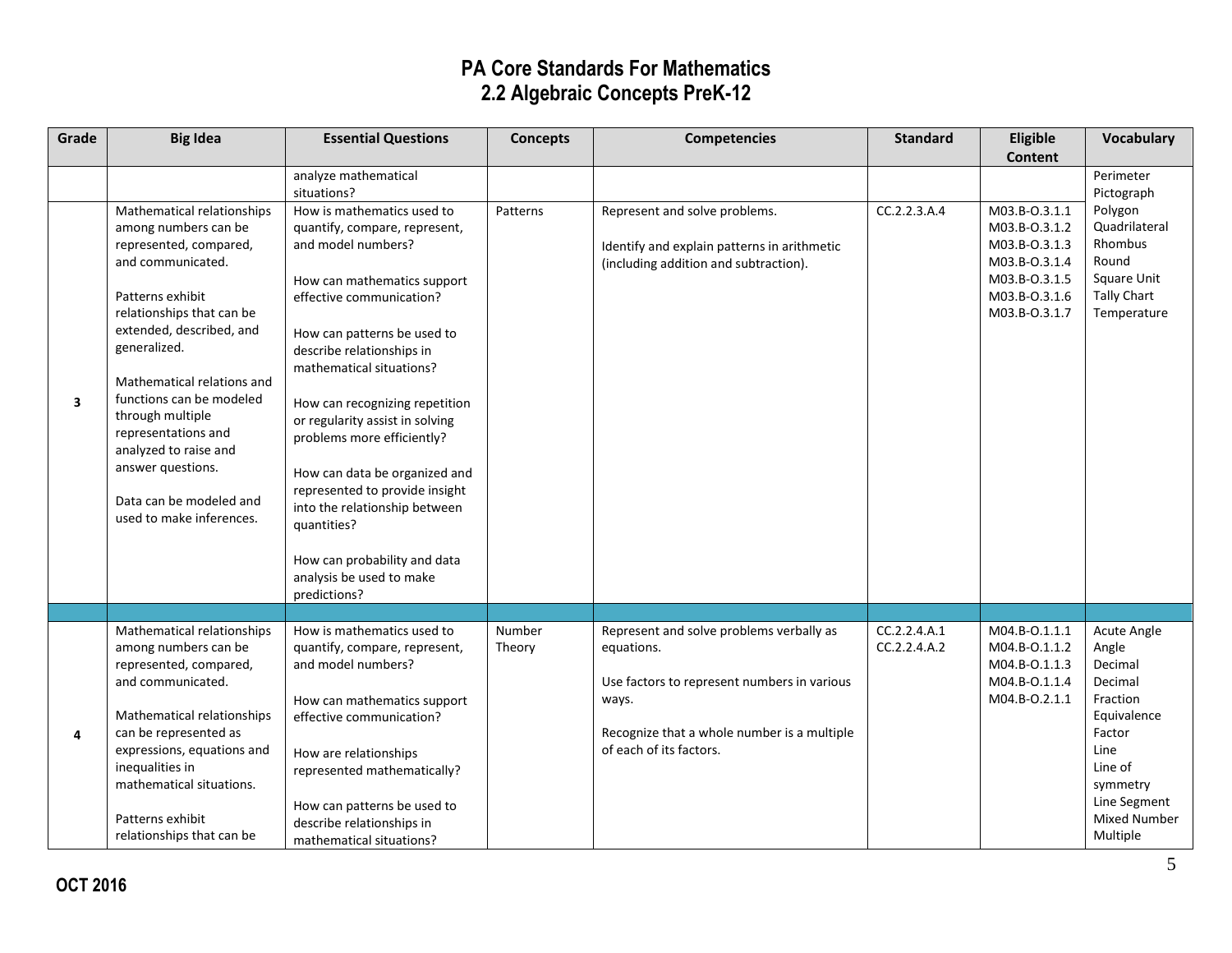| Grade | <b>Big Idea</b>                                                                                                                                                                                                                                                                                                                                                                                                          | <b>Essential Questions</b>                                                                                                                                                                                                                                                                                                                                                                                                                                                                                                             | <b>Concepts</b>          | <b>Competencies</b>                                         | <b>Standard</b> | Eligible                                        | <b>Vocabulary</b>                                                                                                                                                                                |
|-------|--------------------------------------------------------------------------------------------------------------------------------------------------------------------------------------------------------------------------------------------------------------------------------------------------------------------------------------------------------------------------------------------------------------------------|----------------------------------------------------------------------------------------------------------------------------------------------------------------------------------------------------------------------------------------------------------------------------------------------------------------------------------------------------------------------------------------------------------------------------------------------------------------------------------------------------------------------------------------|--------------------------|-------------------------------------------------------------|-----------------|-------------------------------------------------|--------------------------------------------------------------------------------------------------------------------------------------------------------------------------------------------------|
|       |                                                                                                                                                                                                                                                                                                                                                                                                                          |                                                                                                                                                                                                                                                                                                                                                                                                                                                                                                                                        |                          |                                                             |                 | <b>Content</b>                                  |                                                                                                                                                                                                  |
|       | extended, described, and                                                                                                                                                                                                                                                                                                                                                                                                 |                                                                                                                                                                                                                                                                                                                                                                                                                                                                                                                                        |                          |                                                             |                 |                                                 | Obtuse Angle<br>Point                                                                                                                                                                            |
| 4     | generalized.<br>Mathematical relationships<br>among numbers can be<br>represented, compared,<br>and communicated.<br>Patterns exhibit<br>relationships that can be<br>extended, described, and<br>generalized.<br>Mathematical relations and<br>functions can be modeled<br>through multiple<br>representations and<br>analyzed to raise and<br>answer questions.<br>Data can be modeled and<br>used to make inferences. | How is mathematics used to<br>quantify, compare, represent,<br>and model numbers?<br>How can mathematics support<br>effective communication?<br>How can patterns be used to<br>describe relationships in<br>mathematical situations?<br>How can recognizing repetition<br>or regularity assist in solving<br>problems more efficiently?<br>How can data be organized and<br>represented to provide insight<br>into the relationship between<br>quantities?<br>How can probability and data<br>analysis be used to make<br>predictions? | Patterns                 | Generate and analyze patterns that follow a<br>single rule. | CC.2.2.4.A.4    | M04.B-0.3.1.1<br>M04.B-0.3.1.2<br>M04.B-0.3.1.3 | Ray<br><b>Right Angle</b><br>Symmetry<br><b>Unit Fraction</b><br>Weight                                                                                                                          |
|       |                                                                                                                                                                                                                                                                                                                                                                                                                          |                                                                                                                                                                                                                                                                                                                                                                                                                                                                                                                                        |                          |                                                             |                 |                                                 |                                                                                                                                                                                                  |
| 5     | Mathematical relationships<br>among numbers can be<br>represented, compared,<br>and communicated.<br>Mathematical relationships<br>can be represented as<br>expressions, equations, and<br>inequalities in<br>mathematical situations.                                                                                                                                                                                   | How is mathematics used to<br>quantify, compare, represent,<br>and model numbers?<br>How can mathematics support<br>effective communication?<br>How can expressions,<br>equations, and inequalities be<br>used to quantify, solve, model,<br>and/or analyze mathematical<br>situations?                                                                                                                                                                                                                                                | Numerical<br>Expressions | Write and interpret numerical expressions.                  | CC.2.2.5.A.1    | M05.B-0.1.1.1<br>M05.B-0.1.1.2                  | <b>Braces</b><br><b>Brackets</b><br>Coordinate<br>Plane<br><b>Cubic Units</b><br><b>Decimal Place</b><br>Value (through<br>thousandths)<br>Measurement<br>Systems<br>Measurement<br><b>Units</b> |
| 5     | Mathematical relationships                                                                                                                                                                                                                                                                                                                                                                                               | How is mathematics used to                                                                                                                                                                                                                                                                                                                                                                                                                                                                                                             | Order of                 | Evaluate expressions using the order of                     | CC.2.2.5.A.1    | M05.B-O.1.1.1                                   | Numerical                                                                                                                                                                                        |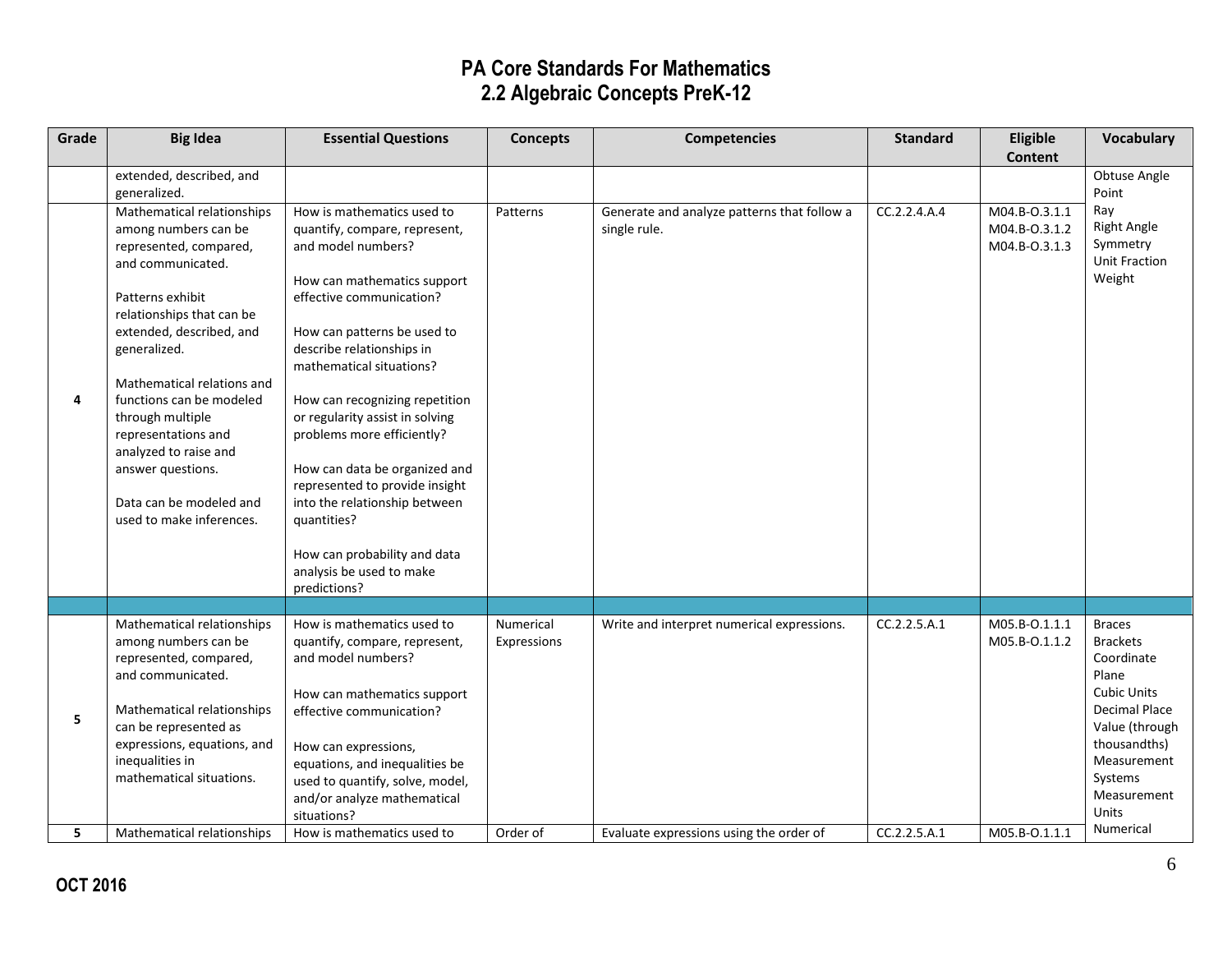| Grade | <b>Big Idea</b>                                                                                                                                                                                                                                                                                     | <b>Essential Questions</b>                                                                                                                                                                                                                                                                                                                                                                                                                              | <b>Concepts</b>          | <b>Competencies</b>                                                                                                                                                                                           | <b>Standard</b> | Eligible                                                                          | <b>Vocabulary</b>                                                                                                                                   |
|-------|-----------------------------------------------------------------------------------------------------------------------------------------------------------------------------------------------------------------------------------------------------------------------------------------------------|---------------------------------------------------------------------------------------------------------------------------------------------------------------------------------------------------------------------------------------------------------------------------------------------------------------------------------------------------------------------------------------------------------------------------------------------------------|--------------------------|---------------------------------------------------------------------------------------------------------------------------------------------------------------------------------------------------------------|-----------------|-----------------------------------------------------------------------------------|-----------------------------------------------------------------------------------------------------------------------------------------------------|
|       |                                                                                                                                                                                                                                                                                                     |                                                                                                                                                                                                                                                                                                                                                                                                                                                         |                          |                                                                                                                                                                                                               |                 | Content                                                                           |                                                                                                                                                     |
|       | among numbers can be<br>represented, compared,<br>and communicated.<br>Mathematical relationships<br>can be represented as<br>expressions, equations, and<br>inequalities in<br>mathematical situations.                                                                                            | quantify, compare, represent,<br>and model numbers?<br>How can mathematics support<br>effective communication?<br>How can expressions,<br>equations, and inequalities be<br>used to quantify, solve, model,<br>and/or analyze mathematical<br>situations?                                                                                                                                                                                               | Operations               | operations.                                                                                                                                                                                                   |                 | M05.B-0.1.1.2                                                                     | Expressions<br>Order of<br>Operations<br>Origin<br>Parentheses<br>Scaling<br>(resizing)<br><b>Unit Fraction</b><br>Volume<br>X-axis<br>X-coordinate |
| 5     | Patterns exhibit<br>relationships that can be<br>extended, described, and<br>generalized.<br>Mathematical relations and<br>functions can be modeled<br>through multiple<br>representations and<br>analyzed to raise and<br>answer questions.<br>Data can be modeled and<br>used to make inferences. | How can patterns be used to<br>describe relationships in<br>mathematical situations?<br>How can recognizing repetition<br>or regularity assist in solving<br>problems more efficiently?<br>How can data be organized and<br>represented to provide insight<br>into the relationship between<br>quantities?<br>How does the type of data<br>influence the choice of display?<br>How can probability and data<br>analysis be used to make<br>predictions? | Patterns                 | Generate, analyze and compare patterns.                                                                                                                                                                       | CC.2.2.5.A.4    | M05.B-0.1.1.2<br>M05.B-O.2.1.1<br>M05.B-0.2.1.2                                   | Y-axis<br>Y-coordinate                                                                                                                              |
|       |                                                                                                                                                                                                                                                                                                     |                                                                                                                                                                                                                                                                                                                                                                                                                                                         |                          |                                                                                                                                                                                                               |                 |                                                                                   |                                                                                                                                                     |
| 6     | Mathematical relationships<br>among numbers can be<br>represented, compared,<br>and communicated.<br>Mathematical relationships<br>can be represented as<br>expressions, equations and                                                                                                              | How is mathematics used to<br>quantify, compare, represent,<br>and model numbers?<br>How are relationships<br>represented mathematically?<br>How can mathematics support                                                                                                                                                                                                                                                                                | Algebraic<br>Expressions | Write, identify and evaluate numerical<br>expressions involving exponents.<br>Write, read and evaluate algebraic<br>expressions.<br>Apply the properties of operations to<br>generate equivalent expressions. | CC.2.2.6.B.1    | M06.B-E.1.1.1<br>M06.B-E.1.1.2<br>M06.B-E.1.1.3<br>M06.B-E.1.1.4<br>M06.B-E.1.1.5 | Absolute value<br>Algebraic<br>expressions<br>Box and<br>whisker plots<br>Coefficient<br>Compound<br>polygon                                        |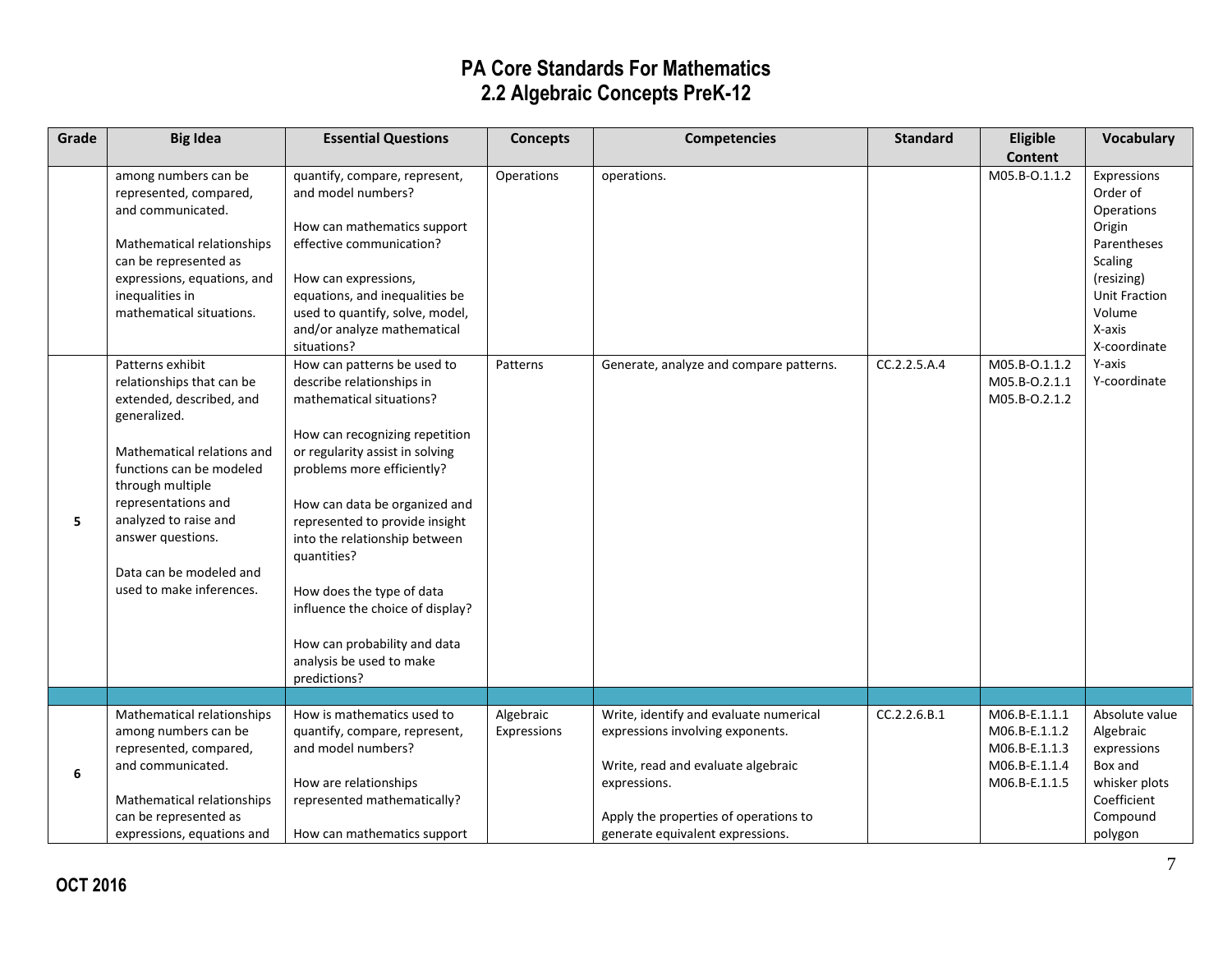| Grade                   | <b>Big Idea</b>                                                                                                                                                                                                                                                                                                                                                                                                                                                                       | <b>Essential Questions</b>                                                                                                                                                                                                                                                                                                                                                                                                                                                                                                                                           | <b>Concepts</b>          | <b>Competencies</b>                                                                                                                                                                                              | <b>Standard</b>              | Eligible                                                                                           | Vocabulary                                                                                                                                                                     |
|-------------------------|---------------------------------------------------------------------------------------------------------------------------------------------------------------------------------------------------------------------------------------------------------------------------------------------------------------------------------------------------------------------------------------------------------------------------------------------------------------------------------------|----------------------------------------------------------------------------------------------------------------------------------------------------------------------------------------------------------------------------------------------------------------------------------------------------------------------------------------------------------------------------------------------------------------------------------------------------------------------------------------------------------------------------------------------------------------------|--------------------------|------------------------------------------------------------------------------------------------------------------------------------------------------------------------------------------------------------------|------------------------------|----------------------------------------------------------------------------------------------------|--------------------------------------------------------------------------------------------------------------------------------------------------------------------------------|
|                         |                                                                                                                                                                                                                                                                                                                                                                                                                                                                                       |                                                                                                                                                                                                                                                                                                                                                                                                                                                                                                                                                                      |                          |                                                                                                                                                                                                                  |                              | <b>Content</b>                                                                                     |                                                                                                                                                                                |
|                         | inequalities in<br>mathematical situations.<br>Patterns exhibit<br>relationships that can be<br>extended, described, and<br>generalized.                                                                                                                                                                                                                                                                                                                                              | effective communication?<br>How can recognizing repetition<br>or regularity assist in solving<br>problems more efficiently?                                                                                                                                                                                                                                                                                                                                                                                                                                          |                          |                                                                                                                                                                                                                  |                              |                                                                                                    | Dependent<br>variable<br>Distributive<br>property<br>Dot plots<br>Exponent<br>Greatest<br>Common                                                                               |
| 6                       | Mathematical relationships<br>among numbers can be<br>represented, compared,<br>and communicated.<br>Mathematical relationships<br>can be represented as<br>expressions, equations and<br>inequalities in<br>mathematical situations.<br>Patterns exhibit<br>relationships that can be<br>extended, described, and<br>generalized.<br>Mathematical relations and<br>functions can be modeled<br>through multiple<br>representations and<br>analyzed to raise and<br>answer questions. | How is mathematics used to<br>quantify, compare, represent,<br>and model numbers?<br>How can mathematics support<br>effective communication?<br>How are relationships<br>represented mathematically?<br>How can expressions, equations<br>and inequalities be used to<br>quantify, solve, model, and/or<br>analyze mathematical<br>situations?<br>How can recognizing repetition<br>or regularity assist in solving<br>problems more efficiently?<br>How can data be organized and<br>represented to provide insight<br>into the relationship between<br>quantities? | Algebraic<br>Equations   | Represent and analyze quantitative<br>relationships between Independent and<br>dependent variables.<br>Solve and interpret one variable equations or<br>inequalities in real world and mathematical<br>problems. | CC.2.2.6.B.2<br>CC.2.2.6.B.3 | M06.B-E.2.1.1<br>M06.B-E.2.1.2<br>M06.B-E.2.1.3<br>M06.B-E.2.1.4<br>M06.B-E.3.1.1<br>M06.B-E.3.1.2 | Factor<br>Independent<br>variable<br>Inequality<br>Integer<br>Interquartile<br>range<br>Irregular<br>Polygon<br>Least Common<br>Multiple<br>Mean<br>Mean absolute<br>deviation |
|                         |                                                                                                                                                                                                                                                                                                                                                                                                                                                                                       |                                                                                                                                                                                                                                                                                                                                                                                                                                                                                                                                                                      |                          |                                                                                                                                                                                                                  |                              |                                                                                                    |                                                                                                                                                                                |
| $\overline{\mathbf{z}}$ | Mathematical relationships<br>among numbers can be<br>represented, compared,<br>and communicated.<br>Mathematical relationships                                                                                                                                                                                                                                                                                                                                                       | How is mathematics used to<br>quantify, compare, represent,<br>and model numbers?<br>How are relationships                                                                                                                                                                                                                                                                                                                                                                                                                                                           | Algebraic<br>Expressions | Apply properties of operations to generate<br>equivalent expressions.                                                                                                                                            | CC.2.2.7.B.1                 | M07.B-E.1.1.1                                                                                      | Acute triangle<br>Adjacent angles<br>Alternate<br>exterior angles<br>Alternate<br>interior angles                                                                              |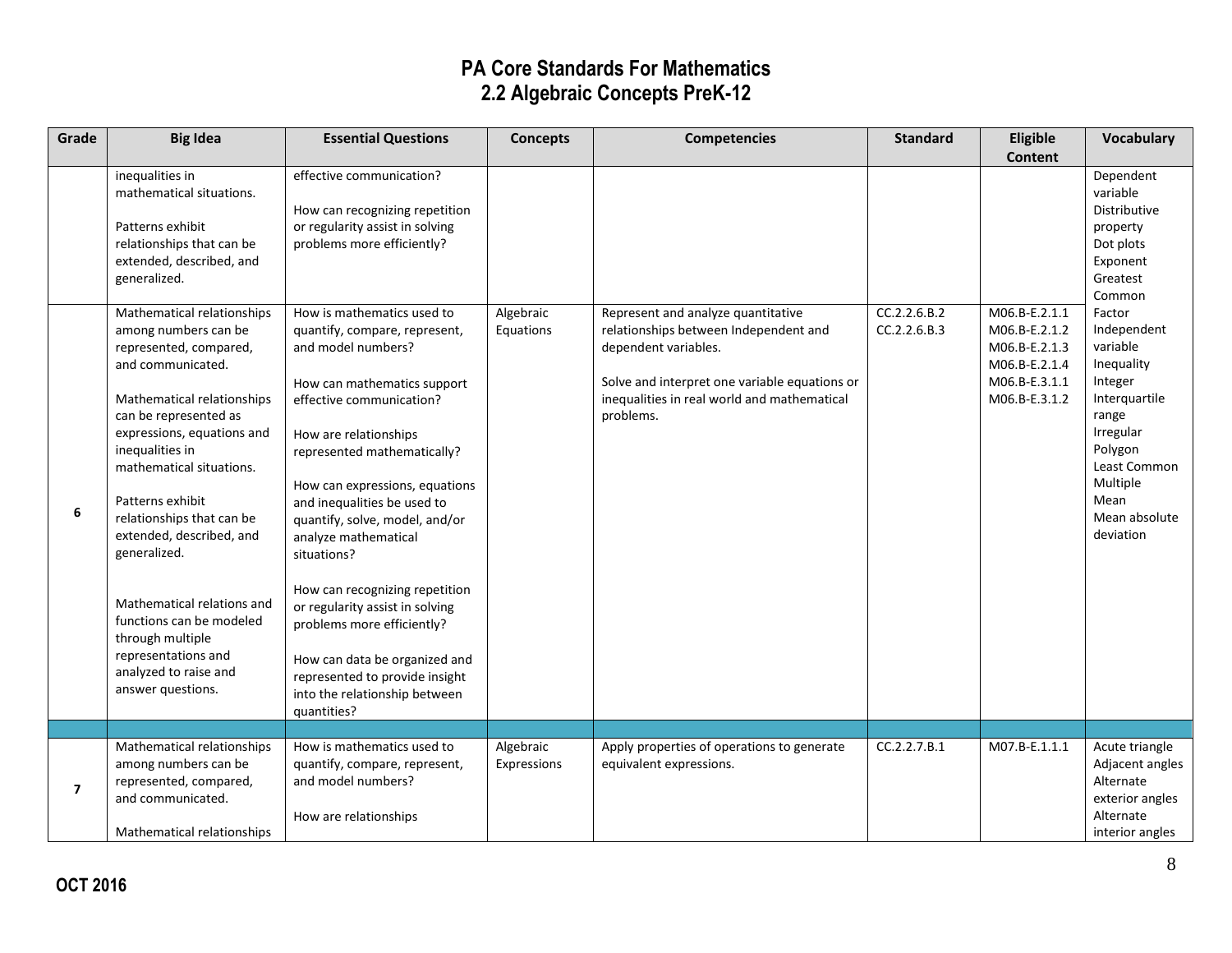| Grade          | <b>Big Idea</b>                                                                                                                                                                                                                                                                                                                                                                                                                                 | <b>Essential Questions</b>                                                                                                                                                                                                                                                                                                                                                                                                                                                                                                                                                                                     | <b>Concepts</b>        | <b>Competencies</b>                                                                                                                                                                                                                                                                                                                            | <b>Standard</b> | Eligible                                                         | <b>Vocabulary</b>                                                                                                                                                                                                                                                                                                                                                               |
|----------------|-------------------------------------------------------------------------------------------------------------------------------------------------------------------------------------------------------------------------------------------------------------------------------------------------------------------------------------------------------------------------------------------------------------------------------------------------|----------------------------------------------------------------------------------------------------------------------------------------------------------------------------------------------------------------------------------------------------------------------------------------------------------------------------------------------------------------------------------------------------------------------------------------------------------------------------------------------------------------------------------------------------------------------------------------------------------------|------------------------|------------------------------------------------------------------------------------------------------------------------------------------------------------------------------------------------------------------------------------------------------------------------------------------------------------------------------------------------|-----------------|------------------------------------------------------------------|---------------------------------------------------------------------------------------------------------------------------------------------------------------------------------------------------------------------------------------------------------------------------------------------------------------------------------------------------------------------------------|
|                |                                                                                                                                                                                                                                                                                                                                                                                                                                                 |                                                                                                                                                                                                                                                                                                                                                                                                                                                                                                                                                                                                                |                        |                                                                                                                                                                                                                                                                                                                                                |                 | <b>Content</b>                                                   |                                                                                                                                                                                                                                                                                                                                                                                 |
|                | can be represented as<br>expressions, equations and<br>inequalities in<br>mathematical situations.<br>Patterns exhibit<br>relationships that can be<br>extended, described, and<br>generalized.                                                                                                                                                                                                                                                 | represented mathematically?<br>How can expressions, equations<br>and inequalities be used to<br>quantify, solve, model, and/or<br>analyze mathematical<br>situations?<br>How can recognizing repetition<br>or regularity assist in solving<br>problems more efficiently?                                                                                                                                                                                                                                                                                                                                       |                        |                                                                                                                                                                                                                                                                                                                                                |                 |                                                                  | Chance event<br>Circumference<br>Complementar<br>y angles<br>Compound<br>event<br>Corresponding<br>angles<br>Data<br>distribution<br>decrease                                                                                                                                                                                                                                   |
| $\overline{ }$ | Mathematical relationships<br>among numbers can be<br>represented, compared,<br>and communicated.<br>Mathematical relationships<br>can be represented as<br>expressions, equations and<br>inequalities in<br>mathematical situations.<br>Mathematical relations and<br>functions can be modeled<br>through multiple<br>representations and<br>analyzed to raise and<br>answer questions.<br>Data can be modeled and<br>used to make inferences. | How is mathematics used to<br>quantify, compare, represent,<br>and model numbers?<br>How can mathematics support<br>effective communication?<br>How are relationships<br>represented mathematically?<br>How can expressions, equations<br>and inequalities be used to<br>quantify, solve, model, and/or<br>analyze mathematical<br>situations?<br>How can data be organized and<br>represented to provide insight<br>into the relationship between<br>quantities?<br>How does the type of data<br>influence the choice of display?<br>How can probability and data<br>analysis be used to make<br>predictions? | Algebraic<br>Equations | Model and solve real world and<br>mathematical problems using multiple<br>representations such as algebraic, graphical<br>and using tables.<br>Solve multi-step equations or inequalities<br>with one variable.<br>Solve and interpret multi-step real life and<br>mathematical problems posed with positive<br>and negative rational numbers. | CC.2.2.7.B.3    | M07.B-E.2.1.1<br>M07.B-E.2.2.1<br>M07.B-E.2.2.2<br>M07.B-E.2.3.1 | Equally likely<br>Equilateral<br>triangle<br>Independent<br>event<br><b>Isosceles</b><br>triangle<br>Likely event<br>Linear<br>expression<br>Obtuse triangle<br>Outcome<br>Percent<br>increase and<br>Population<br>Probability<br>Process of<br>chance<br>Proportion<br>Random<br>sample<br>Relative<br>frequency<br>Repeating<br>decimal<br>Scale drawing<br>Scalene triangle |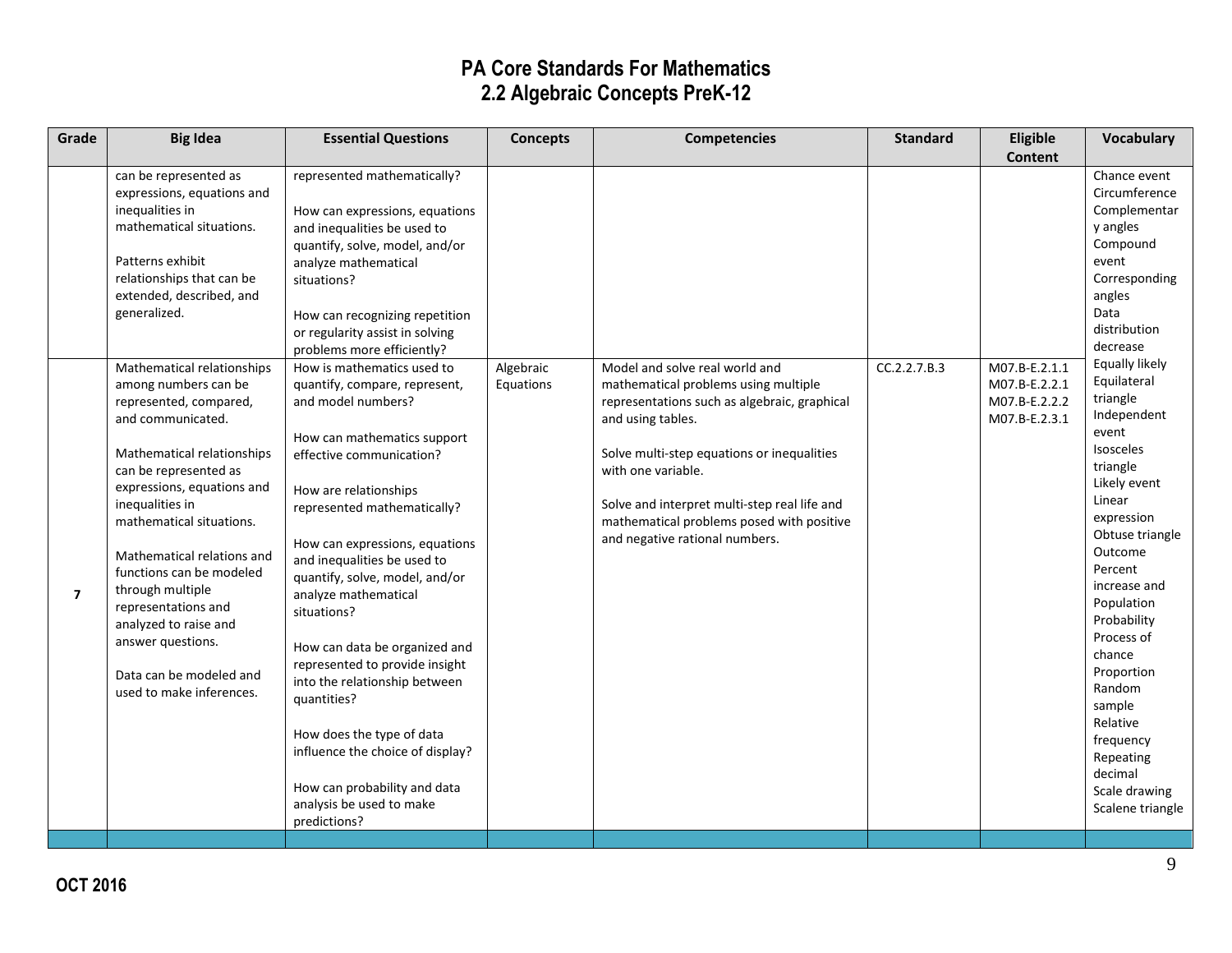| Grade | <b>Big Idea</b>                                     | <b>Essential Questions</b>                                    | <b>Concepts</b> | <b>Competencies</b>                                                              | <b>Standard</b> | Eligible                       | Vocabulary                 |
|-------|-----------------------------------------------------|---------------------------------------------------------------|-----------------|----------------------------------------------------------------------------------|-----------------|--------------------------------|----------------------------|
|       |                                                     |                                                               |                 |                                                                                  |                 | Content                        |                            |
|       | Mathematical relationships                          | How is mathematics used to                                    | Expressions     | Apply concepts of integer exponents to                                           | CC.2.2.8.B.1    | M08.B-E.1.1.1                  | Bivariate data             |
|       | among numbers can be                                | quantify, compare, represent,                                 |                 | generate equivalent expressions.                                                 |                 | M08.B-E.1.1.2                  | Clustering                 |
| 8     | represented, compared,                              | and model numbers?                                            |                 |                                                                                  |                 | M08.B-E.1.1.3                  | Coefficient                |
|       | and communicated.                                   |                                                               |                 | Use and evaluate square roots and cube                                           |                 | M08.B-E.1.1.4                  | Cone                       |
|       |                                                     |                                                               |                 | roots to represent solutions to equations.                                       |                 |                                | Congruence                 |
|       | Mathematical relationships                          | How can mathematics support                                   | Linear          | Analyze and describe linear relationships                                        | CC.2.2.8.B.2    | M08.B-E.2.1.1                  | Congruent                  |
|       | among numbers can be                                | effective communication?                                      | Equations       | between two variables, using slope.                                              | CC.2.2.8.B.3    | M08.B-E.2.1.2                  | figures                    |
|       | represented, compared,                              |                                                               |                 |                                                                                  |                 | M08.B-E.2.1.3                  | Cube root                  |
|       | and communicated.                                   | How are relationships                                         |                 | Make connections between slope, lines and                                        |                 | M08.B-E.3.1.1                  | Cylinder                   |
|       |                                                     | represented mathematically?                                   |                 | linear equations.                                                                |                 | M08.B-E.3.1.2                  | <b>Dilations</b>           |
|       | Mathematical relationships                          |                                                               |                 |                                                                                  |                 | M08.B-E.3.1.3                  | Function<br>Irrational     |
|       | can be represented as<br>expressions, equations and | How can expressions, equations<br>and inequalities be used to |                 | Interpret solutions to a linear equation and<br>systems of two linear equations. |                 | M08.B-E.3.1.4<br>M08.B-E.3.1.5 | number                     |
|       | inequalities in                                     | quantify, solve, model, and/or                                |                 |                                                                                  |                 |                                | Line of best fit           |
|       | mathematical situations.                            | analyze mathematical                                          |                 | Analyze, model and solve linear equations.                                       |                 |                                | Linear                     |
| 8     |                                                     | situations?                                                   |                 |                                                                                  |                 |                                | association                |
|       |                                                     |                                                               |                 | Analyze and solve pairs of simultaneous                                          |                 |                                | Linear equation            |
|       | Mathematical relations and                          | How can data be organized and                                 |                 | equations.                                                                       |                 |                                | Negative                   |
|       | functions can be modeled                            | represented to provide insight                                |                 |                                                                                  |                 |                                | correlation                |
|       | through multiple                                    | into the relationship between                                 |                 |                                                                                  |                 |                                | Non-Linear                 |
|       | representations and                                 | quantities?                                                   |                 |                                                                                  |                 |                                | association                |
|       | analyzed to raise and                               |                                                               |                 |                                                                                  |                 |                                | Outlier                    |
|       | answer questions.                                   | How does the type of data                                     |                 |                                                                                  |                 |                                | Perfect cube               |
|       |                                                     | influence the choice of display?                              |                 |                                                                                  |                 |                                | Perfect square             |
|       | Data can be modeled and                             |                                                               |                 |                                                                                  |                 |                                | Positive                   |
|       | used to make inferences.                            |                                                               |                 |                                                                                  |                 |                                | correlation                |
|       | Mathematical relationships                          | How is mathematics used to                                    | Functions       | Define, interpret, and compare functions                                         | CC.2.2.8.C.1    | M08.B-F.1.1.1                  | Pythagorean                |
|       | among numbers can be                                | quantify, compare, represent,                                 |                 | displayed algebraically, graphically,                                            | CC.2.2.8.C.2    | M08.B-F.1.1.2                  | theorem                    |
|       | represented, compared,                              | and model numbers?                                            |                 | numerically in tables, or by verbal                                              |                 | M08.B-F.1.1.3                  | Rate of change<br>Rational |
|       | and communicated.                                   |                                                               |                 | descriptions.                                                                    |                 | M08.B-F.2.1.1                  | number                     |
|       |                                                     | How can mathematics support                                   |                 | Interpret the rate of change and initial value                                   |                 | M08.B-F.2.1.2                  | Reflection                 |
|       | Mathematical relationships<br>can be represented as | effective communication?                                      |                 | of a linear function in terms of the situation                                   |                 |                                | Relation                   |
| 8     | expressions, equations and                          |                                                               |                 | it models, and in terms of its graph or a table                                  |                 |                                | Rotation                   |
|       | inequalities in                                     | How can expressions, equations                                |                 | of values.                                                                       |                 |                                | Scatterplot                |
|       | mathematical situations.                            | and inequalities be used to                                   |                 |                                                                                  |                 |                                | Scientific                 |
|       |                                                     | quantify, solve, model, and/or<br>analyze mathematical        |                 |                                                                                  |                 |                                | notation                   |
|       | Mathematical relations and                          | situations?                                                   |                 |                                                                                  |                 |                                | Similarity                 |
|       | functions can be modeled                            |                                                               |                 |                                                                                  |                 |                                | Simultaneous               |
|       | through multiple                                    |                                                               |                 |                                                                                  |                 |                                | linear                     |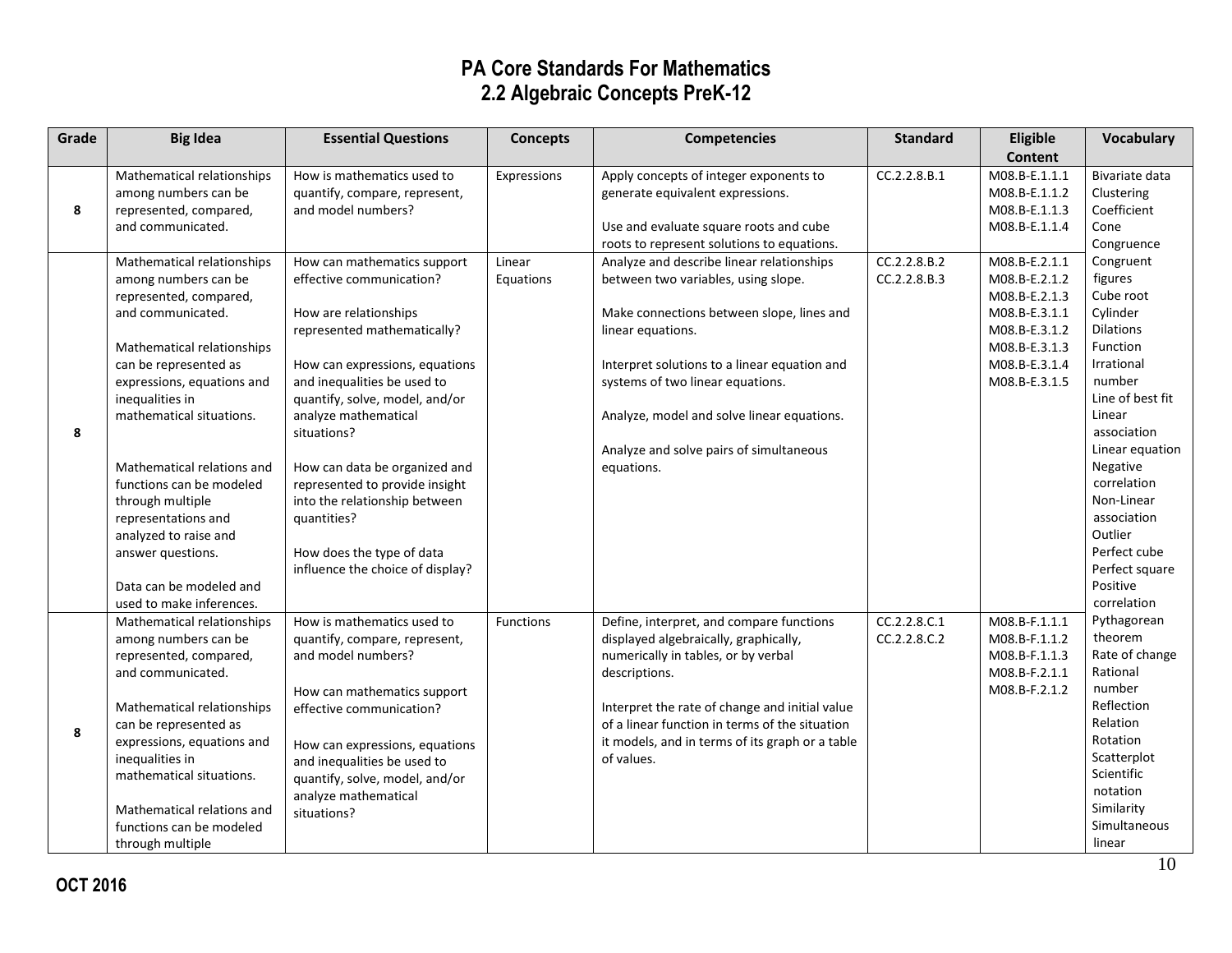| Grade            | <b>Big Idea</b>                                                                                                                                                                                                                                                                                                       | <b>Essential Questions</b>                                                                                                                                                                                                        | <b>Concepts</b>                                                            | <b>Competencies</b>                                                                                                                                                                                                                                                                                                      | <b>Standard</b>                                                                                                                                       | Eligible                                                                                                                   | Vocabulary                                                                                                                                                               |
|------------------|-----------------------------------------------------------------------------------------------------------------------------------------------------------------------------------------------------------------------------------------------------------------------------------------------------------------------|-----------------------------------------------------------------------------------------------------------------------------------------------------------------------------------------------------------------------------------|----------------------------------------------------------------------------|--------------------------------------------------------------------------------------------------------------------------------------------------------------------------------------------------------------------------------------------------------------------------------------------------------------------------|-------------------------------------------------------------------------------------------------------------------------------------------------------|----------------------------------------------------------------------------------------------------------------------------|--------------------------------------------------------------------------------------------------------------------------------------------------------------------------|
|                  | representations and<br>analyzed to raise and<br>answer questions.<br>Data can be modeled and<br>used to make inferences.                                                                                                                                                                                              | How can data be organized and<br>represented to provide insight<br>into the relationship between<br>quantities?<br>How can probability and data<br>analysis be used to make<br>predictions?                                       |                                                                            |                                                                                                                                                                                                                                                                                                                          |                                                                                                                                                       | <b>Content</b>                                                                                                             | equations<br>Slope<br>Sphere<br>Square root<br>Transformation<br>Translation<br>Two-way table<br>y-intercept                                                             |
| ALG <sub>1</sub> | Mathematical relationships<br>among numbers can be<br>represented, compared,<br>and communicated.<br>Mathematical relationships<br>can be represented as<br>expressions, equations and<br>inequalities in<br>mathematical situations.<br>Mathematical relationships<br>among numbers can be<br>represented, compared, | How is mathematics used to<br>quantify, compare, represent,<br>and model numbers?<br>How can mathematics support<br>effective communication?<br>How is mathematics used to<br>quantify, compare, represent,<br>and model numbers? | Polynomial and<br>Rational<br>Expressions<br>Equations and<br>Inequalities | Simplify/factor expressions involving<br>polynomials.<br>Use polynomial identities.<br>Perform arithmetic operations on<br>polynomials.<br>Apply and extend previous understandings of<br>arithmetic to algebraic expressions.<br>Write, solve, and/or graph linear equations<br>and inequalities using various methods. | CC.2.2.HS.D.1<br>CC.2.2.HS.D.2<br>CC.2.2.HS.D.3<br>CC.2.2.HS.D.4<br>CC.2.2.HS.D.5<br>CC.2.2.HS.D.6<br>CC.2.2.HS.C.1<br>CC.2.2.HS.C.2<br>CC.2.2.HS.C.3 | A1.1.1.5.1<br>A1.1.1.5.2<br>A1.1.1.5.3<br>A1.2.1.1.1<br>A1.2.1.1.2<br>A1.2.1.1.3                                           | Absolute Value<br>Additive<br>Inverse<br>Additive<br>Property of<br>Equality<br>Algorithm<br>Arithmetic<br>Sequence<br>Associative<br>Property<br>Asymptote<br>Bar Graph |
| ALG <sub>1</sub> | and communicated.<br>Mathematical relationships<br>can be represented as<br>expressions, equations and<br>inequalities in<br>mathematical situations.                                                                                                                                                                 | How can mathematics support<br>effective communication?<br>How can expressions, equations<br>and inequalities be used to<br>quantify, solve, model, and/or<br>analyze mathematical<br>situations?                                 |                                                                            | Write, solve, and/or graph systems of linear<br>equations and inequalities using various<br>methods.<br>Use and/or identify algebraic properties.                                                                                                                                                                        |                                                                                                                                                       | A1.2.2.1.1<br>A1.2.2.1.2<br>A1.2.2.1.3<br>A1.2.2.1.4<br>A1.2.1.2.1<br>A1.2.1.2.2<br>A1.1.2.1.1<br>A1.1.2.1.2<br>A1.1.2.1.3 | Binomial<br><b>Bivariate Data</b><br><b>Boundary Line</b><br>Bounded<br>Region<br>Circle Graph<br>Coefficient<br>Commutative<br>Property<br>Composite<br>Number          |
| ALG <sub>1</sub> | Mathematical relationships<br>among numbers can be<br>represented, compared,<br>and communicated.                                                                                                                                                                                                                     | How is mathematics used to<br>quantify, compare, represent,<br>and model numbers?<br>How can mathematics support                                                                                                                  | Equations and<br>Inequalities                                              | Understand and apply the Pythagorean<br>Theorem.<br>Write, solve, and/or graph compound<br>inequalities.                                                                                                                                                                                                                 | CC.2.2.HS.C3<br>CC.2.2.HS.C5<br>CC.2.2.HS.C9<br>CC.2.2.HS.D7<br>CC.2.2.HS.D9                                                                          | A1.1.2.1.1<br>A1.1.2.1.2<br>A1.1.2.1.3<br>A1.2.1.1.1<br>A1.2.1.1.2                                                         | Compound<br>Event<br>Compound<br>Inequality<br>Degree (of                                                                                                                |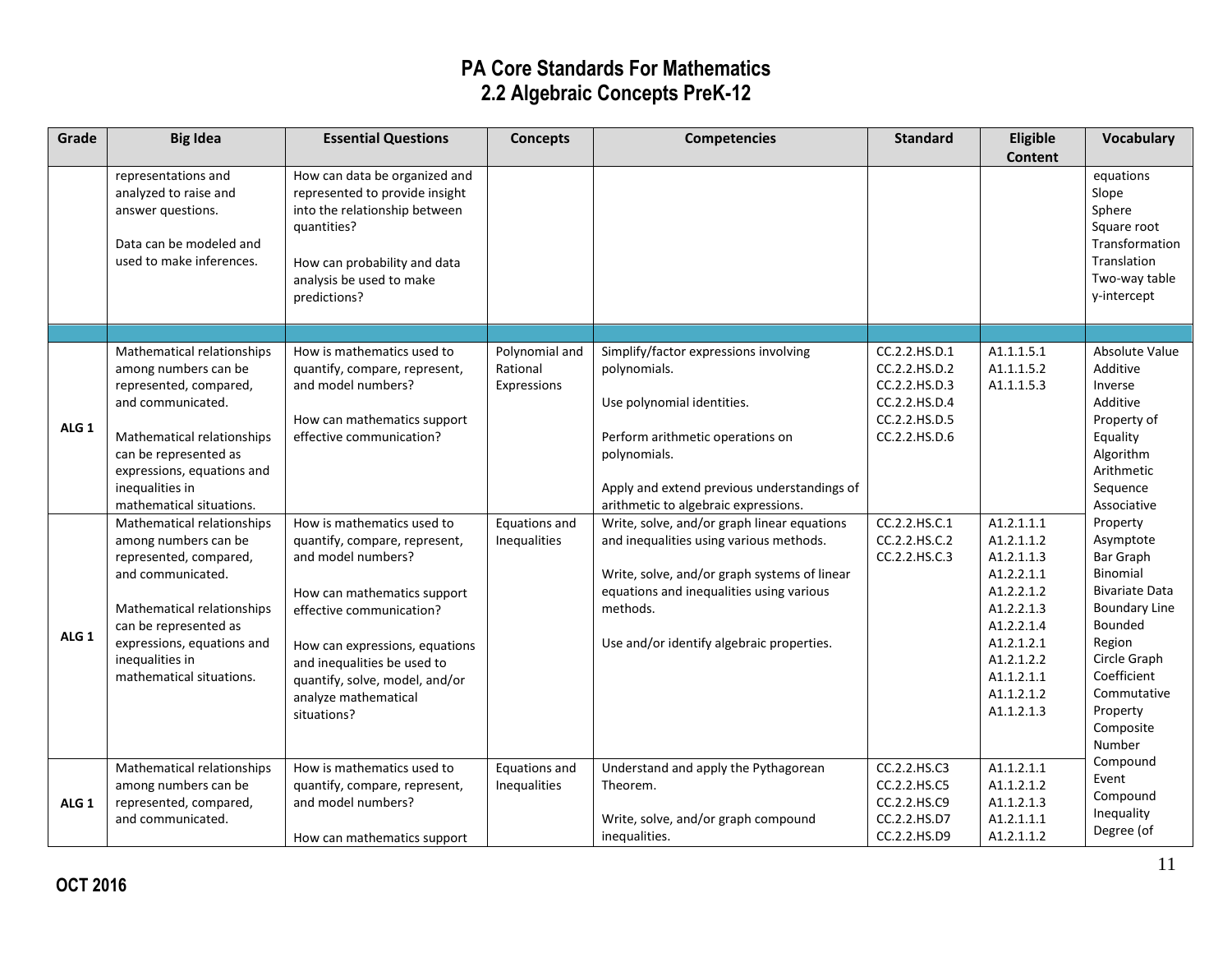| Grade            | <b>Big Idea</b>                            | <b>Essential Questions</b>      | <b>Concepts</b>  | <b>Competencies</b>                          | <b>Standard</b> | Eligible                 | Vocabulary            |
|------------------|--------------------------------------------|---------------------------------|------------------|----------------------------------------------|-----------------|--------------------------|-----------------------|
|                  |                                            |                                 |                  |                                              |                 | <b>Content</b>           |                       |
|                  | Mathematical relationships                 | effective communication?        |                  |                                              | CC.2.2.HS.D10   | A1.2.1.1.3               | polynomial)           |
|                  | can be represented as                      |                                 |                  | Write and/or identify linear equations in    |                 | A1.2.1.2.1               | Dependent             |
|                  | expressions, equations and                 | How can expressions, equations  |                  | various forms (slope-intercept, point-slope, |                 | A1.2.1.2.2               | Events                |
|                  | inequalities in                            | and inequalities be used to     |                  | standard, etc.).                             |                 | A1.2.2.1.1               | Domain (of            |
|                  | mathematical situations.                   | quantify, solve, model, and/or  |                  |                                              |                 | A1.2.2.1.2               | Relation or           |
|                  |                                            | analyze mathematical            |                  | Describe, compute, and/or use linear rate of |                 | A1.2.2.1.3               | Function)             |
|                  |                                            | situations?                     |                  | change (slope).                              |                 | A1.2.2.1.4               | Equivalent            |
|                  |                                            |                                 |                  |                                              |                 | A1.1.2.2.1               | Exponential           |
|                  |                                            |                                 |                  |                                              |                 | A1.1.2.2.2               | Equation              |
|                  |                                            |                                 |                  |                                              |                 | A1.1.3.1.1               | Exponential           |
|                  |                                            |                                 |                  |                                              |                 | A1.1.3.1.2               | Expression            |
|                  |                                            |                                 |                  |                                              |                 | A1.1.3.1.3               | Exponential           |
|                  |                                            |                                 |                  |                                              |                 | A1.1.3.2.1               | Function              |
|                  |                                            |                                 |                  |                                              |                 | A1.1.3.2.2               | Exponential           |
|                  | Mathematical relationships                 | How is mathematics used to      | Patterns,        | Define, evaluate, and compare functions.     | CC.2.2.HS.C.1   | A1.2.1.1.1               | Growth/Decay          |
|                  | among numbers can be                       | quantify, compare, represent,   | Relations, and   |                                              | CC.2.2.HS.C.2   | A1.2.1.1.2               | Extrapolate           |
|                  | represented, compared,                     | and model numbers?              | <b>Functions</b> | Use the concept and notation of function to  | CC.2.2.HS.C.3   | A1.2.1.1.3               | Frequency             |
|                  | and communicated.                          |                                 |                  | interpret and apply them in terms of their   | CC.2.2.HS.C.4   | A1.2.2.1.1               | Function              |
|                  |                                            | How are relationships           |                  | context.                                     | CC.2.2.HS.C.6   | A1.2.2.1.2               | Geometric             |
|                  | Mathematical relationships                 | represented mathematically?     |                  |                                              |                 | A1.2.2.1.3               | Sequence              |
|                  | can be represented as                      |                                 |                  | Construct and compare linear, quadratic, and |                 | A1.2.2.1.4               | Half-Plane            |
|                  | expressions, equations and                 | How can expressions, equations  |                  | exponential models and solve problems.       |                 | A1.2.1.2.1               | Independent           |
|                  | inequalities in                            | and inequalities be used to     |                  |                                              |                 | A1.2.1.2.2               | Events<br>Independent |
|                  | mathematical situations.                   | quantify, solve, model, and/or  |                  | Create a function and/or sequence that       |                 | A1.1.2.1.1               | Variable              |
|                  |                                            | analyze mathematical            |                  | model relationships between two quantities.  |                 | A1.1.2.1.2<br>A1.1.2.1.3 | Index                 |
|                  | Patterns exhibit                           | situations?                     |                  | Create and/or analyze functions using        |                 |                          | Interpolate           |
| ALG <sub>1</sub> | relationships that can be                  |                                 |                  | multiple representations (graph, table, and  |                 |                          | Interquartile         |
|                  | extended, described, and                   | How can recognizing repetition  |                  | equation).                                   |                 |                          | Range                 |
|                  | generalized.                               | or regularity assist in solving |                  |                                              |                 |                          | Inverse (of a         |
|                  |                                            | problems more efficiently?      |                  | Create new functions from existing functions |                 |                          | Relation)             |
|                  | Mathematical relations and                 |                                 |                  | (transformations of graphs).                 |                 |                          | Inverse               |
|                  | functions can be modeled                   | How can patterns be used to     |                  |                                              |                 |                          | Operation             |
|                  | through multiple                           | describe relationships in       |                  |                                              |                 |                          | Maximum               |
|                  | representations and                        | mathematical situations?        |                  |                                              |                 |                          | Value (of a           |
|                  | analyzed to raise and<br>answer questions. |                                 |                  |                                              |                 |                          | Graph)                |
|                  |                                            | How can data be organized and   |                  |                                              |                 |                          | Measure of            |
|                  |                                            | represented to provide insight  |                  |                                              |                 |                          | Central               |
|                  | Data can be modeled and                    | into the relationship between   |                  |                                              |                 |                          | <b>Tendencies</b>     |
|                  |                                            |                                 |                  |                                              |                 |                          | Measure of            |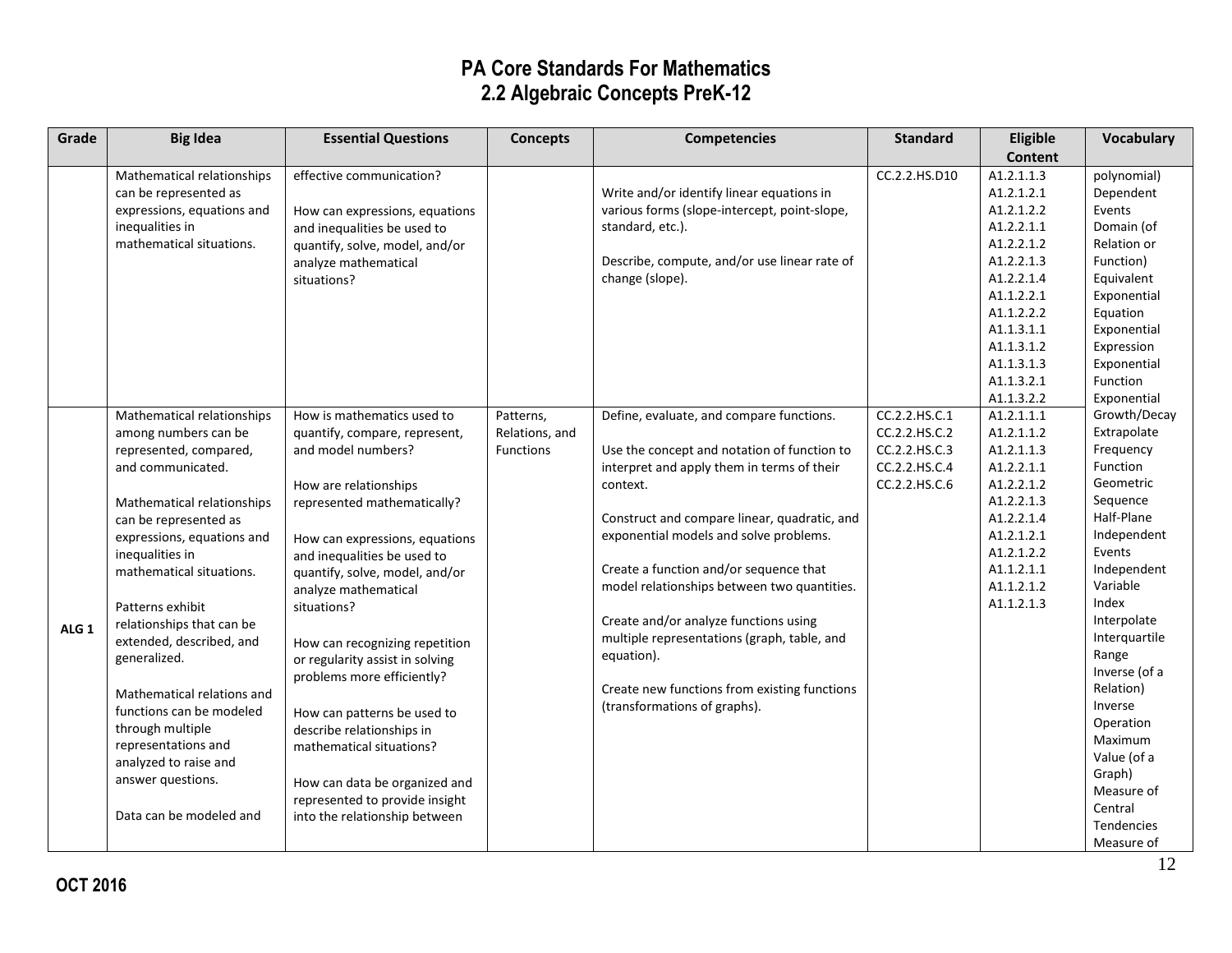| Grade | <b>Big Idea</b>          | <b>Essential Questions</b>       | <b>Concepts</b> | <b>Competencies</b> | <b>Standard</b> | Eligible       | Vocabulary             |
|-------|--------------------------|----------------------------------|-----------------|---------------------|-----------------|----------------|------------------------|
|       |                          |                                  |                 |                     |                 | <b>Content</b> |                        |
|       | used to make inferences. | quantities?                      |                 |                     |                 |                | Dispersion             |
|       |                          |                                  |                 |                     |                 |                | Minimum                |
|       |                          | How does the type of data        |                 |                     |                 |                | Value (of a            |
|       |                          | influence the choice of display? |                 |                     |                 |                | Graph)                 |
|       |                          |                                  |                 |                     |                 |                | Multiplicative         |
|       |                          | How can probability and data     |                 |                     |                 |                | Inverse                |
|       |                          | analysis be used to make         |                 |                     |                 |                | Multiplicative         |
|       |                          | predictions?                     |                 |                     |                 |                | Property of            |
|       |                          |                                  |                 |                     |                 |                | Equality               |
|       |                          |                                  |                 |                     |                 |                | Multiplicative         |
|       |                          |                                  |                 |                     |                 |                | Property of            |
|       |                          |                                  |                 |                     |                 |                | Zero                   |
|       |                          |                                  |                 |                     |                 |                | Mutually               |
|       |                          |                                  |                 |                     |                 |                | <b>Exclusive Event</b> |
|       |                          |                                  |                 |                     |                 |                | Negative               |
|       |                          |                                  |                 |                     |                 |                | Exponent               |
|       |                          |                                  |                 |                     |                 |                | Odds                   |
|       |                          |                                  |                 |                     |                 |                | Outlier                |
|       |                          |                                  |                 |                     |                 |                | Point-Slope            |
|       |                          |                                  |                 |                     |                 |                | Form                   |
|       |                          |                                  |                 |                     |                 |                | Polynomial             |
|       |                          |                                  |                 |                     |                 |                | Function               |
|       |                          |                                  |                 |                     |                 |                | Positive               |
|       |                          |                                  |                 |                     |                 |                | Exponents              |
|       |                          |                                  |                 |                     |                 |                | Probability of         |
|       |                          |                                  |                 |                     |                 |                | Compound               |
|       |                          |                                  |                 |                     |                 |                | Events                 |
|       |                          |                                  |                 |                     |                 |                | Quadrants              |
|       |                          |                                  |                 |                     |                 |                | Quadratic              |
|       |                          |                                  |                 |                     |                 |                | Functions              |
|       |                          |                                  |                 |                     |                 |                | Quartile               |
|       |                          |                                  |                 |                     |                 |                | Radical                |
|       |                          |                                  |                 |                     |                 |                | Expression             |
|       |                          |                                  |                 |                     |                 |                | Range                  |
|       |                          |                                  |                 |                     |                 |                | Rate (of               |
|       |                          |                                  |                 |                     |                 |                | Change)                |
|       |                          |                                  |                 |                     |                 |                | Relation               |
|       |                          |                                  |                 |                     |                 |                | Repeating              |
|       |                          |                                  |                 |                     |                 |                | Decimal                |
|       |                          |                                  |                 |                     |                 |                | Scatterplot            |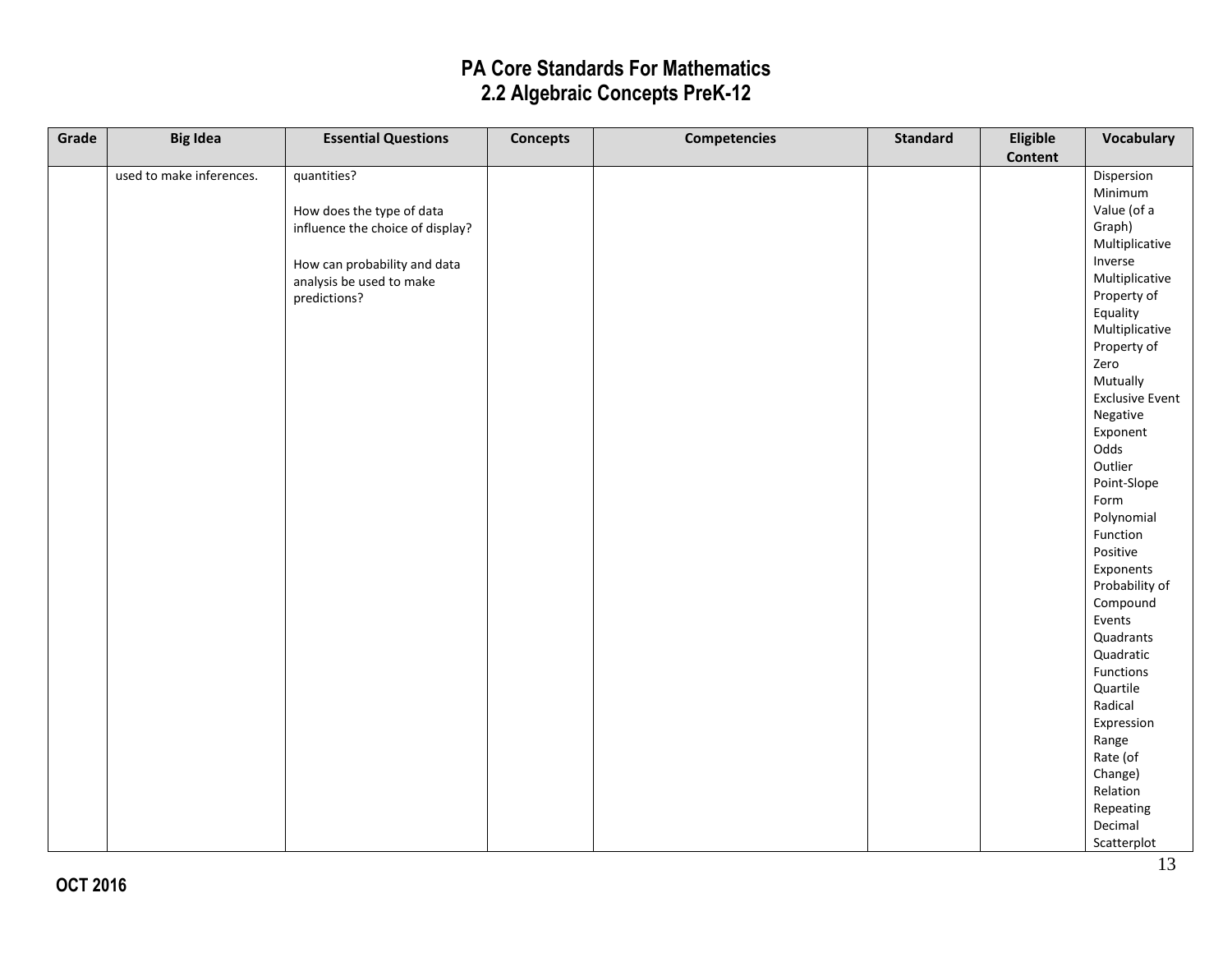| Grade            | <b>Big Idea</b>                                                                                                                                                                                                                       | <b>Essential Questions</b>                                                                                                                   | <b>Concepts</b>                           | <b>Competencies</b>                                                                                                                                                                                                            | <b>Standard</b>                                                                                    | Eligible                                                                         | <b>Vocabulary</b>                                                                                                                                                                                                                                                                                                                |
|------------------|---------------------------------------------------------------------------------------------------------------------------------------------------------------------------------------------------------------------------------------|----------------------------------------------------------------------------------------------------------------------------------------------|-------------------------------------------|--------------------------------------------------------------------------------------------------------------------------------------------------------------------------------------------------------------------------------|----------------------------------------------------------------------------------------------------|----------------------------------------------------------------------------------|----------------------------------------------------------------------------------------------------------------------------------------------------------------------------------------------------------------------------------------------------------------------------------------------------------------------------------|
|                  |                                                                                                                                                                                                                                       |                                                                                                                                              |                                           |                                                                                                                                                                                                                                |                                                                                                    | <b>Content</b>                                                                   |                                                                                                                                                                                                                                                                                                                                  |
|                  |                                                                                                                                                                                                                                       |                                                                                                                                              |                                           |                                                                                                                                                                                                                                |                                                                                                    |                                                                                  | Simple Event<br>Simplest form<br>(of an<br>Expression)<br>Slope-Intercept<br>Form<br><b>Standard Form</b><br>(of a Linear<br>Equation)<br>Substitution<br>Method<br>Systems of<br>Linear<br>Equations<br>Systems of<br>Linear<br>Inequalities<br>Terminating<br>Decimal<br><b>Test Point</b><br>Trinomial<br>Unbounded<br>Region |
|                  |                                                                                                                                                                                                                                       |                                                                                                                                              |                                           |                                                                                                                                                                                                                                |                                                                                                    |                                                                                  |                                                                                                                                                                                                                                                                                                                                  |
| ALG <sub>1</sub> | Mathematical relationships<br>among numbers can be<br>represented, compared,<br>and communicated.<br>Mathematical relationships<br>can be represented as<br>expressions, equations and<br>inequalities in<br>mathematical situations. | How is mathematics used to<br>quantify, compare, represent,<br>and model numbers?<br>How can mathematics support<br>effective communication? | Polynomial and<br>Rational<br>Expressions | Simplify/factor expressions involving<br>polynomials.<br>Use polynomial identities.<br>Perform arithmetic operations on<br>polynomials.<br>Apply and extend previous understandings of<br>arithmetic to algebraic expressions. | CC.2.2.HS.D.1<br>CC.2.2.HS.D.2<br>CC.2.2.HS.D.3<br>CC.2.2.HS.D.4<br>CC.2.2.HS.D.5<br>CC.2.2.HS.D.6 | A2.1.2.2.1<br>A2.1.2.2.2<br>A2.1.3.1.1<br>A2.1.3.1.2<br>A2.1.3.1.3<br>A2.1.3.1.4 | Asymptote<br>Binomial<br>Combination<br>Common<br>Logarithm<br>Complex<br>Number<br>System<br>Compound<br>Events                                                                                                                                                                                                                 |
| ALG <sub>2</sub> | Mathematical relationships<br>among numbers can be<br>represented, compared,<br>and communicated.                                                                                                                                     | How is mathematics used to<br>quantify, compare, represent,<br>and model numbers?<br>How can mathematics support                             | Equations and<br>Inequalities             | Create and/or solve equations (including<br>literal, polynomial, rational, radical,<br>exponential, and logarithmic) both<br>algebraically and graphically.                                                                    | CC.2.2.HS.D.7<br>CC.2.2.HS.D.8<br>CC.2.2.HS.D.9<br>CC.2.2.HS.D.10                                  | A2.1.2.1.3<br>A2.1.2.1.4<br>A2.1.2.2.2<br>A2.1.3.1.1<br>A2.1.3.1.3               | Dependent/Ind<br>ependent<br>Events<br>Dilation<br>Exponential                                                                                                                                                                                                                                                                   |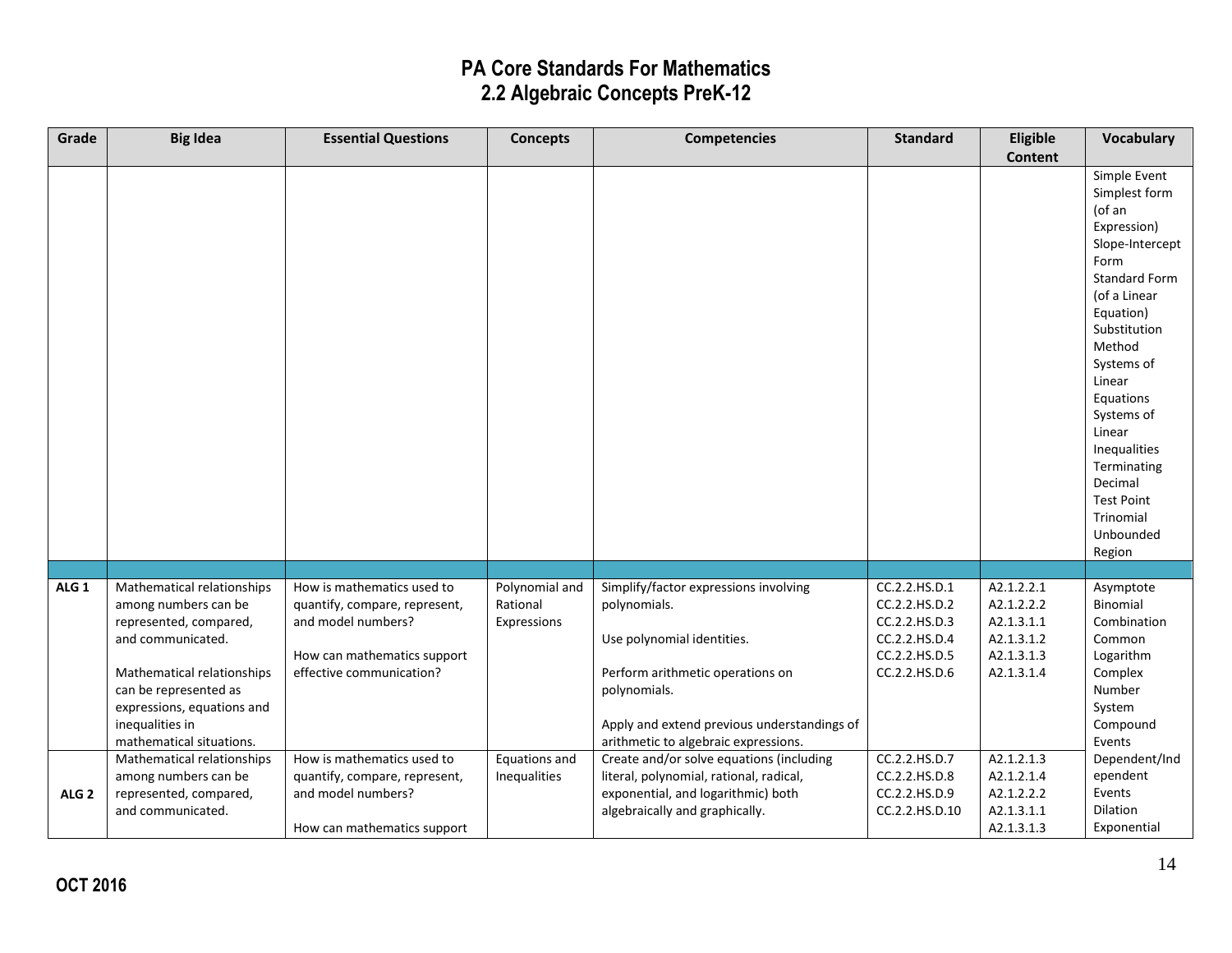| Grade            | <b>Big Idea</b>            | <b>Essential Questions</b>       | <b>Concepts</b> | <b>Competencies</b>                            | <b>Standard</b> | Eligible   | Vocabulary       |
|------------------|----------------------------|----------------------------------|-----------------|------------------------------------------------|-----------------|------------|------------------|
|                  |                            |                                  |                 |                                                |                 | Content    |                  |
|                  | Mathematical relationships | effective communication?         |                 | Use exponents, roots, and/or absolute          |                 | A2.1.3.1.4 | Exponential      |
|                  | can be represented as      |                                  |                 | values to represent equivalent forms or to     |                 | A2.1.3.2.1 | Decay            |
|                  | expressions, equations and | How can expressions, equations   |                 | solve problems.                                |                 | A2.1.3.2.2 | Exponential      |
|                  | inequalities in            | and inequalities be used to      |                 |                                                |                 | A2.2.2.1.2 | Function         |
|                  | mathematical situations.   | quantify, solve, model, and/or   |                 | Use and/or explain reasoning while solving     |                 | A2.2.2.1.3 | Exponential      |
|                  |                            | analyze mathematical             |                 | equations, and justify the solution method.    |                 |            | Growth           |
|                  |                            | situations?                      |                 |                                                |                 |            | Expression       |
|                  |                            |                                  |                 | Determine how a change in one variable         |                 |            | Extrema          |
|                  |                            |                                  |                 | relates to a change in a second variable.      |                 |            | Geometric        |
|                  | Mathematical relationships | How is mathematics used to       | Functions       | Use the concept and notation of function to    | CC.2.2.HS.C.1   | A2.2.1.1.3 | Sequence         |
|                  | among numbers can be       | quantify, compare, represent,    |                 | interpret and apply them in terms of their     | CC.2.2.HS.C.2   | A2.2.1.1.4 | Imaginary        |
|                  | represented, compared,     | and model numbers?               |                 | context.                                       | CC.2.2.HS.C.3   | A2.2.2.1.1 | Number           |
|                  | and communicated.          |                                  |                 |                                                | CC.2.2.HS.C.4   | A2.2.2.1.2 | Increasing/Decr  |
|                  |                            | How are relationships            |                 | Using the unit circle, extend the domain of    | CC.2.2.HS.C.5   | A2.2.2.1.3 | easing Intervals |
|                  | Mathematical relationships | represented mathematically?      |                 | trigonometric functions to all real numbers.   | CC.2.2.HS.C.6   | A2.2.2.1.4 | Intercept        |
|                  | can be represented as      |                                  |                 |                                                | CC.2.2.HS.C.7   | A2.2.2.2.1 | Inverse of a     |
|                  | expressions, equations and | How can expressions, equations   |                 | Interpret functions in terms of the situations | CC.2.2.HS.C.8   |            | Function         |
|                  | inequalities in            | and inequalities be used to      |                 | they model.                                    | CC.2.2.HS.C.9   |            | Logarithm        |
|                  | mathematical situations.   | quantify, solve, model, and/or   |                 |                                                |                 |            | Natural          |
|                  |                            | analyze mathematical             |                 | Use trigonometric functions to model           |                 |            | Logarithm        |
|                  | Patterns exhibit           | situations?                      |                 | periodic phenomena.                            |                 |            | Negative         |
|                  | relationships that can be  |                                  |                 |                                                |                 |            | Exponents        |
|                  | extended, described, and   | How can recognizing repetition   |                 | Prove the Pythagorean identity and use it to   |                 |            | Observational    |
|                  | generalized.               | or regularity assist in solving  |                 | calculate trigonometric ratios.                |                 |            | Study            |
| ALG <sub>2</sub> |                            | problems more efficiently?       |                 |                                                |                 |            | <b>Outcomes</b>  |
|                  | Mathematical relations and |                                  |                 | Create and/or analyze functions using          |                 |            | Perfect Square   |
|                  | functions can be modeled   | How can patterns be used to      |                 | multiple representations (graph, table, and    |                 |            | Trinomial        |
|                  | through multiple           | describe relationships in        |                 | equation).                                     |                 |            | Permutation      |
|                  | representations and        | mathematical situations?         |                 |                                                |                 |            | Polynomial       |
|                  | analyzed to raise and      |                                  |                 | Create a function and/or sequence that         |                 |            | Polynomial       |
|                  | answer questions.          | How can data be organized and    |                 | model a relationship between two               |                 |            | Identity         |
|                  |                            | represented to provide insight   |                 | quantities.                                    |                 |            | Probability      |
|                  | Data can be modeled and    | into the relationship between    |                 |                                                |                 |            | Quadratic        |
|                  | used to make inferences.   | quantities?                      |                 | Create new functions from existing functions   |                 |            | Formula          |
|                  |                            |                                  |                 | (transformations and/or inverses of            |                 |            | Quadratic        |
|                  |                            | How does the type of data        |                 | functions).                                    |                 |            | Function         |
|                  |                            | influence the choice of display? |                 |                                                |                 |            | Radical          |
|                  |                            |                                  |                 | Construct and compare linear, quadratic,       |                 |            | Functions        |
|                  |                            | How can probability and data     |                 | exponential, and logarithmic models to solve   |                 |            | Rational         |
|                  |                            | analysis be used to make         |                 | problems.                                      |                 |            | Functions        |